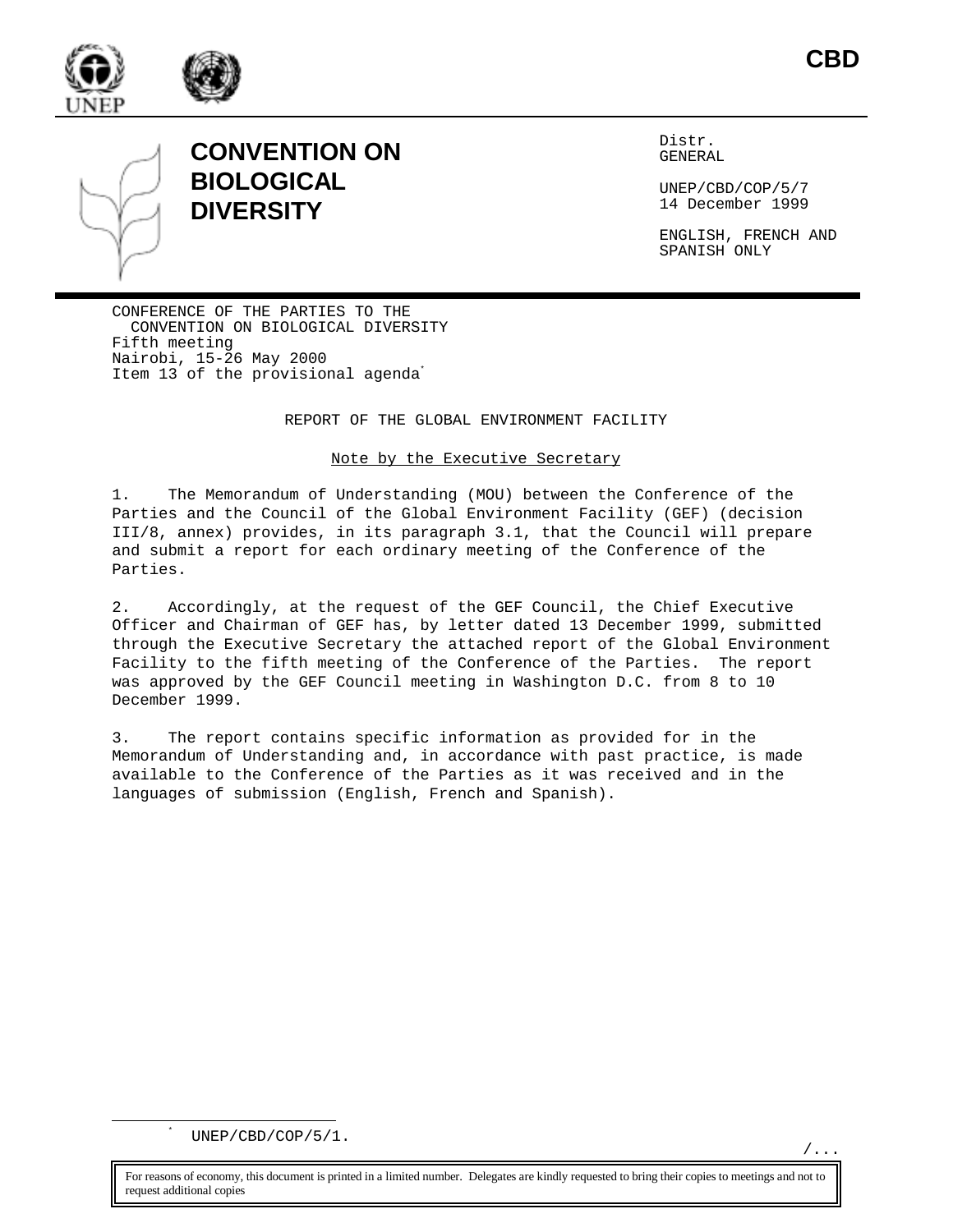UNEP/CBD/COP/5/7 Page 2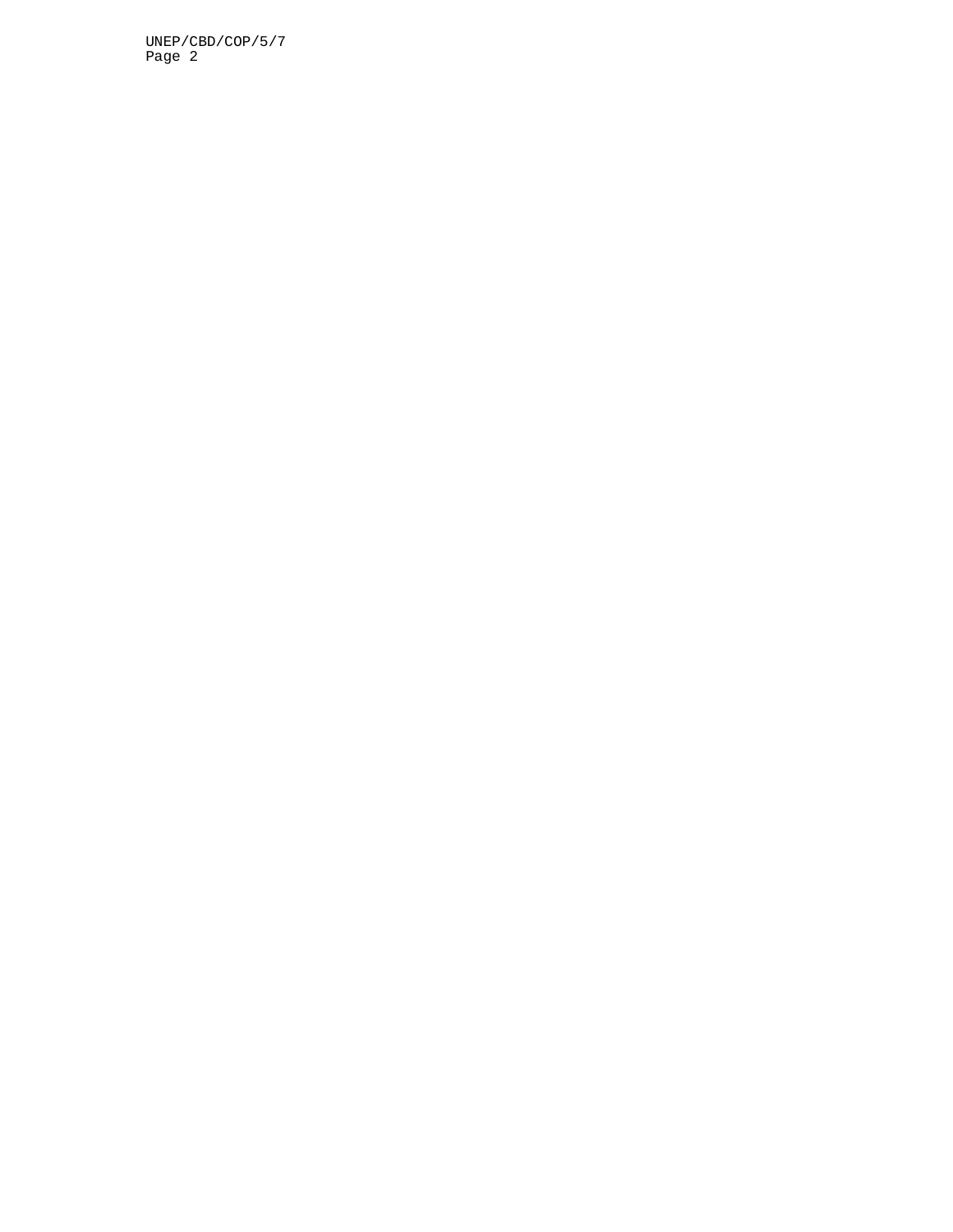

Global Environment Facility

December 10, 1999

REPORT OF THE GEF TO THE FIFTH MEETING OF THE CONFERENCE OF THE PARTIES TO THE CONVENTION ON BIOLOGICAL DIVERSITY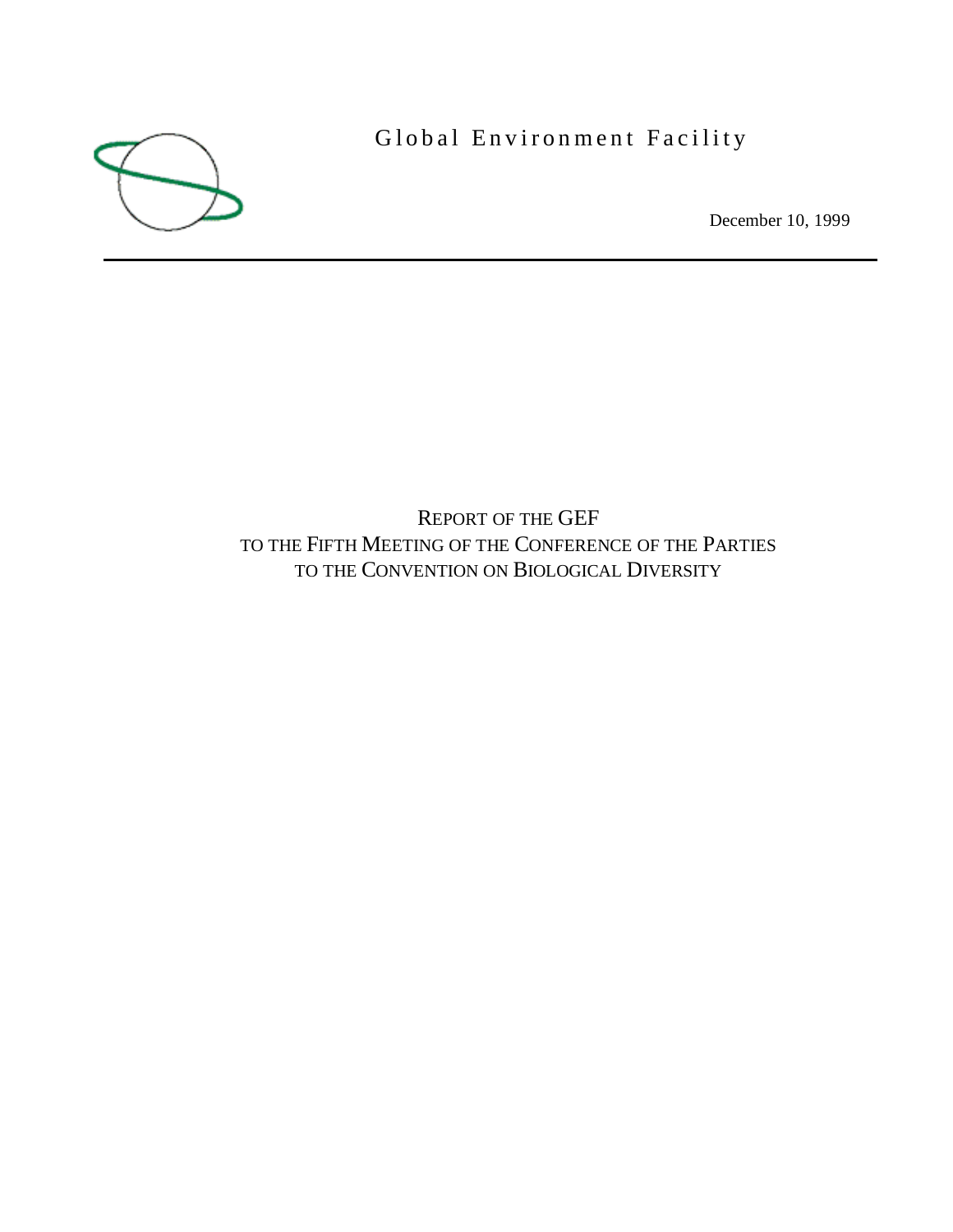## **CONTENTS**

# TABLES

| TABLE 5: PROJECTS IN THE AREA OF INTERNATIONAL WATERS WITH SIGNIFICANT BIODIVERSITY |  |
|-------------------------------------------------------------------------------------|--|

## ANNEXES

| ANNEX A: LIST OF REPORTS PREVIOUSLY SUBMITTED BY THE GEF COUNCIL TO THE |  |
|-------------------------------------------------------------------------|--|
| CONFERENCE OF THE PARTIES TO THE CONVENTION ON BIOLOGICAL               |  |
|                                                                         |  |
| ANNEX B: SYNTHESIS OF GEF PROJECTS IN THE AREA OF BIODIVERSITY 24       |  |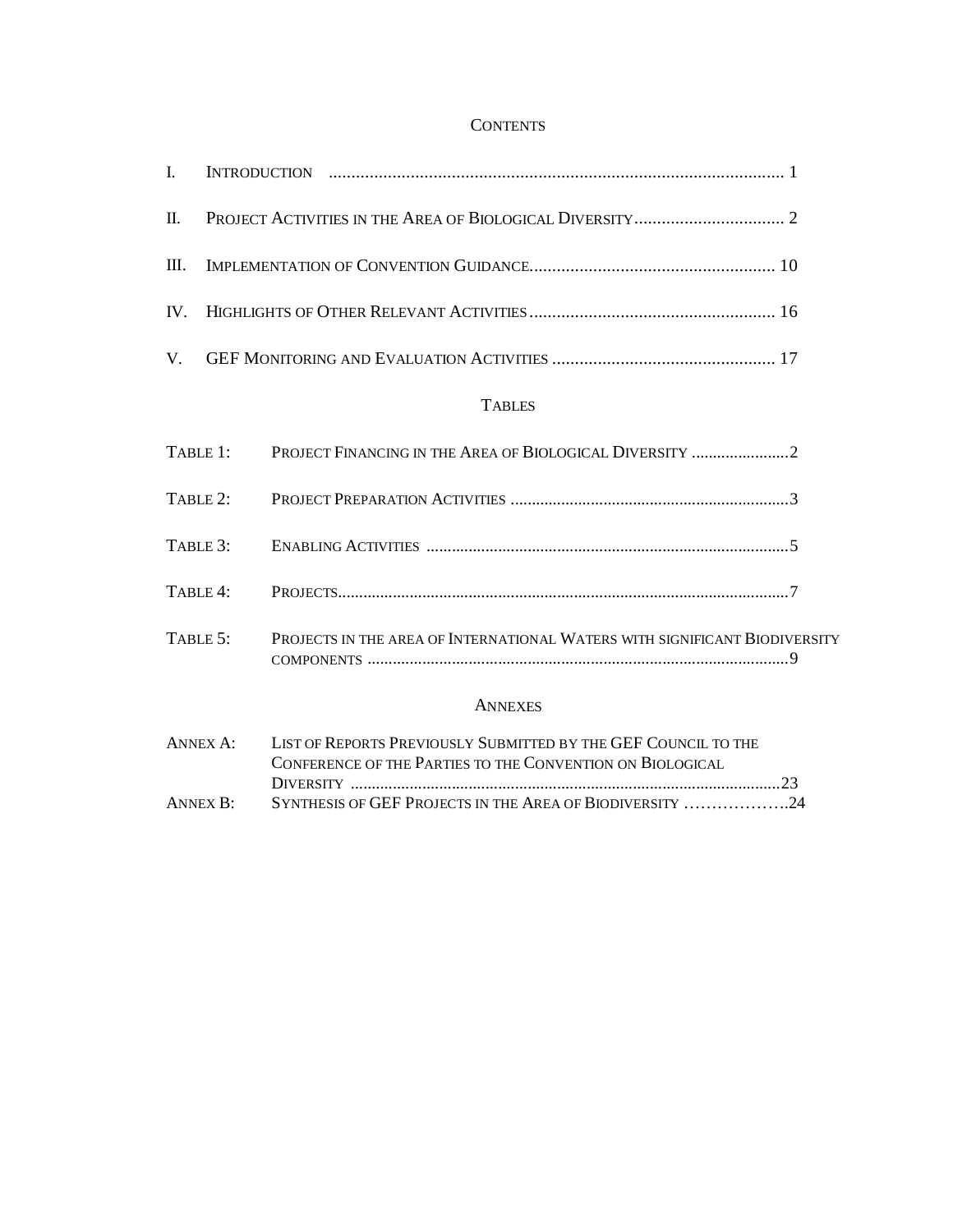## **I. INTRODUCTION**

1. The Memorandum of Understanding Between the Conference of the Parties to the Convention on Biological Diversity and the Council of the Global Environment Facility<sup>1</sup> provides that the GEF Council will report to the Conference of the Parties on all GEF-financed activities carried out in implementing the Convention.

2. This report has been prepared for the fifth meeting of the Conference of the Parties to the Convention on Biological Diversity. It covers the period from January 1, 1998, to June 30, 1999 (the period from the last report to the Conference of the Parties to the end of the GEF Fiscal Year 1999). This report describes GEF activities approved by the Council during the reporting period in the areas covered by the Convention and provides specific information on how the GEF has applied the guidance and decisions of the Conference of the Parties in its work related to the Convention. For reference, a list of reports previously provided by the GEF Council to the Conference of the Parties is included in Annex A. These reports contain information on GEF activities in prior years.

3. The Parties' attention is also drawn to the following GEF publications which will be available to the fifth meeting of the Conference of the Parties to supplement the information contained in this report:

(a) *Proceedings of the First Assembly of the Global Environment Facility* (available in English, French, and Spanish);

(b) *Global Environment Facility 1998 and 1999 Annual Reports* (available in English, French, and Spanish);

(c) *Operational Report on GEF Programs*, December 1999 (available in English $)^2$ ;

(d) *Project Performance Report 1998* and 1999 (available in English, French, and Spanish);

(e) *Experience with Conservation Trust Funds, Evaluation Summary Report #1-99*, January 1999 (available in English and Spanish); and

(f) *Interim Assessment of Biodiversity Enabling Activities*, November 1999 (available in English, French, and Spanish).

## **II. PROJECT ACTIVITIES IN THE AREA OF BIOLOGICAL DIVERSITY**

<sup>1</sup> See Decision III/8 (*The Biodiversity Agenda*, Buenos Aires, Argentina, November 1996), *Memorandum of Understanding between the Conference of the Parties to the Convention on Biological Diversity and the Council of the Global Environment Facility* and Decision on Agenda Item 11, *Joint Summary of the Chairs of the GEF Council Meeting*, April/May 1997.

 $2$  This report provides a listing of projects approved in the area of biological diversity as well as a financial report with an indication of the financial resources required for those projects.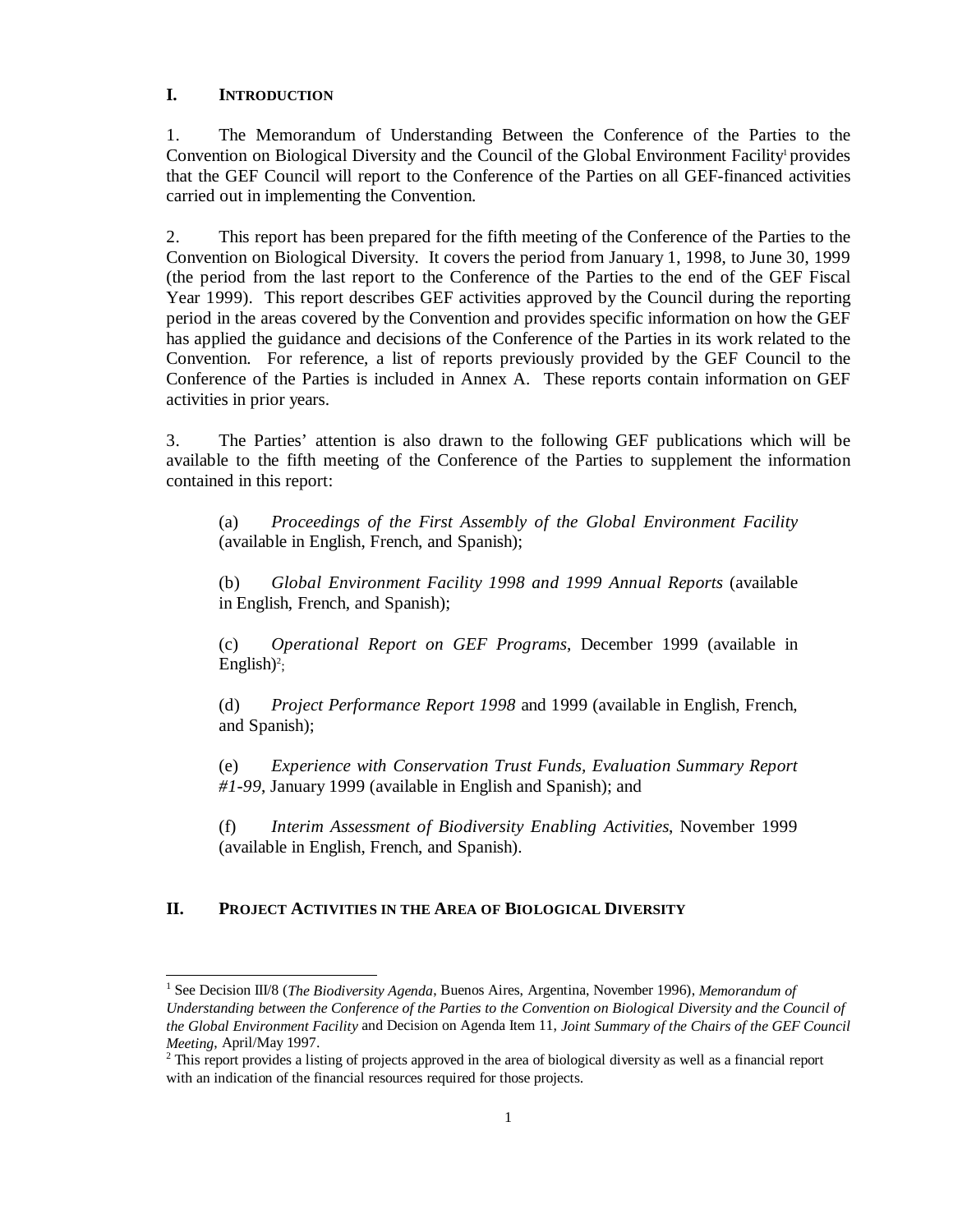4. In the reporting period, the following GEF financing was allocated for project activities in the area of biological diversity:

| Type of activity                                               | Number of<br>activities | <b>GEF</b> financing<br>(in US\$ millions) | Co-financing<br>(in US\$ millions) | Total financing<br>(in US\$ millions) |
|----------------------------------------------------------------|-------------------------|--------------------------------------------|------------------------------------|---------------------------------------|
| Project preparation                                            | 30                      | 8.64                                       | 25.35                              | 33.99                                 |
| Enabling activities<br>and clearing-house<br>mechanism add-ons | 63                      | 6.13                                       |                                    | 6.13                                  |
| Projects                                                       | 54                      | 253.33                                     | 495.45                             | 748.78                                |
| Total                                                          | 147                     | 268.10                                     | 520.80                             | 788.90                                |

## **Table 1: Project Financing in the Area of Biological Diversity (January 1998 - June 1999)**

5. As indicated in Table 1, total project financing for biological diversity activities during the reporting period exceeded US\$ 788 million, of which GEF provided US\$ 268 million in grant financing. Over US\$ 520 million was leveraged in co-financing for the project activities from bilateral and multilateral agencies (including the GEF Implementing Agencies), recipient countries, and the private sector.

6. Since the establishment of the GEF as a pilot program in 1991, a total of US\$ 2.2 billion has been allocated to biological diversity activities (324 projects in 119 countries). Of this sum, US\$ 960.2 million was provided in grants from the GEF Trust Fund. An additional US\$ 1.3 billion was contributed through co-financing<sup>3</sup>. A complete listing of GEF project activities in the biological diversity area is contained in the December 1999 *Operational Report on GEF Programs*, which is available to the fifth meeting of the Conference of the Parties. A synthesis of the different projects under implementation in the area of biological diversity is included in Annex B.

7. Often, as a first step in project development, the GEF provides financing through its Project Preparation and Development Facility to assist recipient countries to develop a project concept into a project proposal. Table 2 lists the 30 GEF project preparation activities approved during the reporting period. The GEF pipeline of project under development is now available on the GEF website. The pipeline information is updated quarterly.

## **Table 2: Project Preparation Activities (January 1998 - June 1999)**

<sup>3</sup> Figures and project information used in this report is based on data from the *June 1999 Operational Report on GEF Programs.*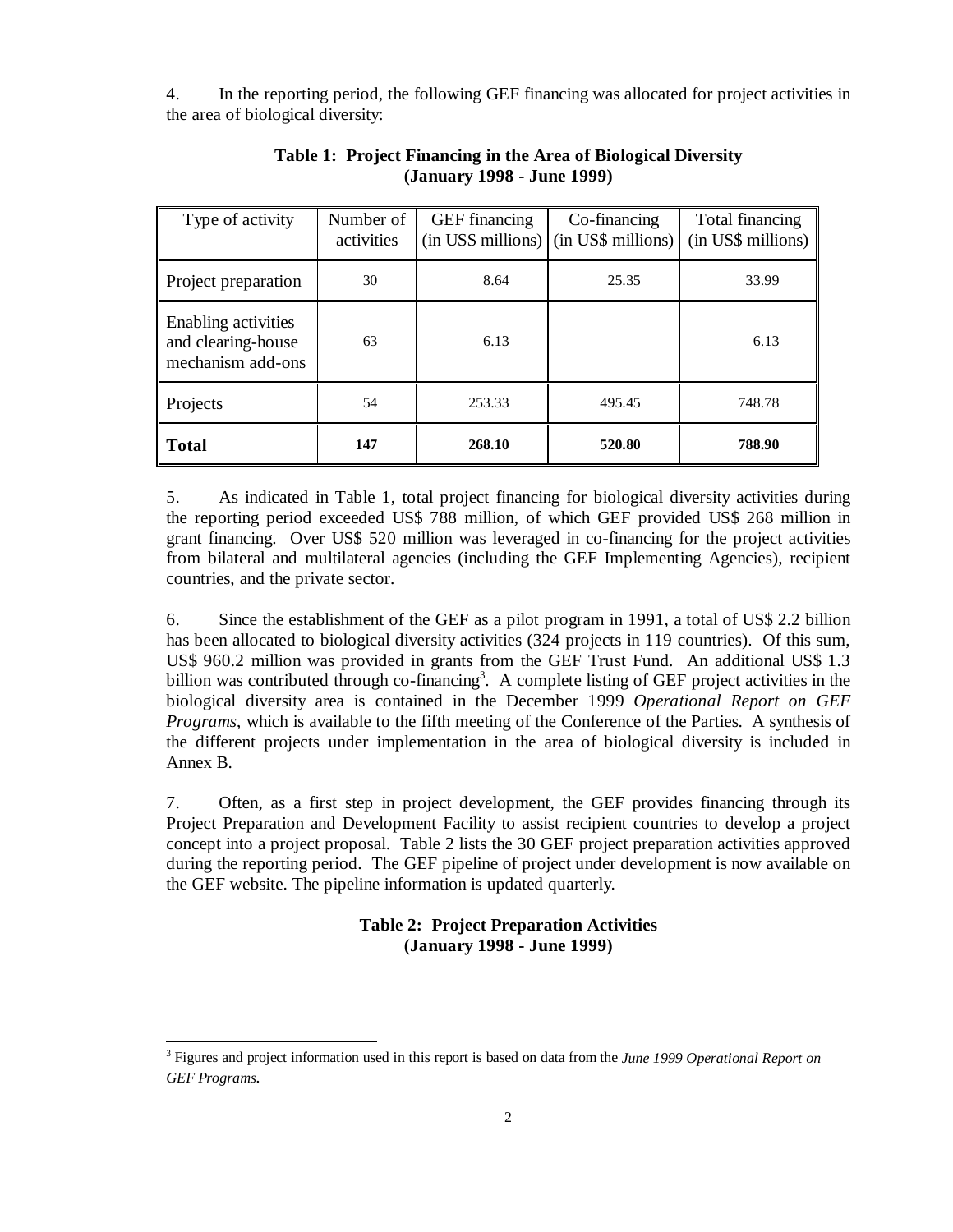|                                                                                  |                                                                                                                                                                     | <b>GEF</b>        | <b>TOTAL</b>     |
|----------------------------------------------------------------------------------|---------------------------------------------------------------------------------------------------------------------------------------------------------------------|-------------------|------------------|
| <b>COUNTRY</b>                                                                   | PROJECT NAME                                                                                                                                                        | <b>FINANCING</b>  | <b>FINANCING</b> |
|                                                                                  |                                                                                                                                                                     | (IN <sub>US</sub> | $($ IN US\$      |
|                                                                                  |                                                                                                                                                                     | MILLIONS)         | MILLIONS)        |
| Global (Brazil,<br>Cote D'Ivoire, India,<br>Indonesia, Kenya,<br>Mexico, Uganda) | Management of Agrobiodiversity for<br>Sustainable Land Use and Global<br><b>Environmental Benefits</b>                                                              | 0.25              | 0.30             |
| Global                                                                           | Millennium Assessment of the State of<br>the World's Ecosystems                                                                                                     | 0.35              | 4.00             |
| Regional                                                                         | Conservation and Sustainable Use of the<br>Mesoamerican Barrier Reef System                                                                                         | 0.35              | 1.18             |
| Regional                                                                         | Rehabilitation of degraded pastoral lands<br>and conservation of biodiversity in the<br>semi-arid savannas, Mozambique,<br>Zambia and Zimbabwe                      | 0.32              | 0.32             |
| Regional                                                                         | Development of a Regional Strategic<br>Action Programme (SAP) for the<br><b>Environmental and Biodiversity</b><br>Resources of the Ecosystems of the<br>Congo Basin | 0.35              | 8.00             |
| Regional                                                                         | Carbon Fixation and Measures Against<br>Desertification & Fragile Desert Margins                                                                                    | 0.34              | 0.34             |
| Algeria                                                                          | Conservation and Sustainable Use of<br>Globally Significant Biodiversity in the<br>Tassili and Hoggar National Parks                                                | 0.18              | 0.21             |
| Burkina Faso and<br>Mali                                                         | Transboundary Arid Rangeland and<br><b>Biodiversity Project</b>                                                                                                     | 0.35              | 0.59             |
| Chad                                                                             | Participatory Conservation in the Manda<br>National Park / Moyen-Chari Region, SE<br>Chad                                                                           | 0.26              | 0.29             |
| China                                                                            | Natural Forest Biodiversity Protection<br>Project                                                                                                                   | 0.35              | 1.00             |
| Colombia                                                                         | Conservation and Sustainable Use of<br>Biodiversity in the Andes Region                                                                                             | 0.35              | 0.50             |
| Costa Rica                                                                       | EcoMarkets                                                                                                                                                          | 0.33              | 1.20             |
| Ecuador                                                                          | Integrated Programme for the Control of<br>Introduced Species in the Galapagos<br>Archipelago                                                                       | 0.35              | 0.72             |
| Egypt                                                                            | The Conservation and Sustainable Use of<br>Medicinal Plants in Arid and Semi-arid<br>Ecosystems                                                                     | 0.17              | 0.19             |
| Ghana                                                                            | Arid and Semi-arid Zone Ecosystems<br>with Components of Desertification and<br>Carbon Sequestration                                                                | 0.33              | 0.33             |
| India                                                                            | <b>Conservation and Sustainable</b><br>Management of Dryland Biodiversity                                                                                           | 0.33              | 7.00             |
| Indonesia                                                                        | Strengthening Management of Kutai and<br>Lore Lindu National Parks                                                                                                  | 0.01              | 0.10             |
| Iran                                                                             | Conservation of Iranian Wetlands                                                                                                                                    | 0.35              | 1.00             |
| Jamaica                                                                          | <b>Cockpit Country Conservation</b>                                                                                                                                 | 0.18              | 1.38             |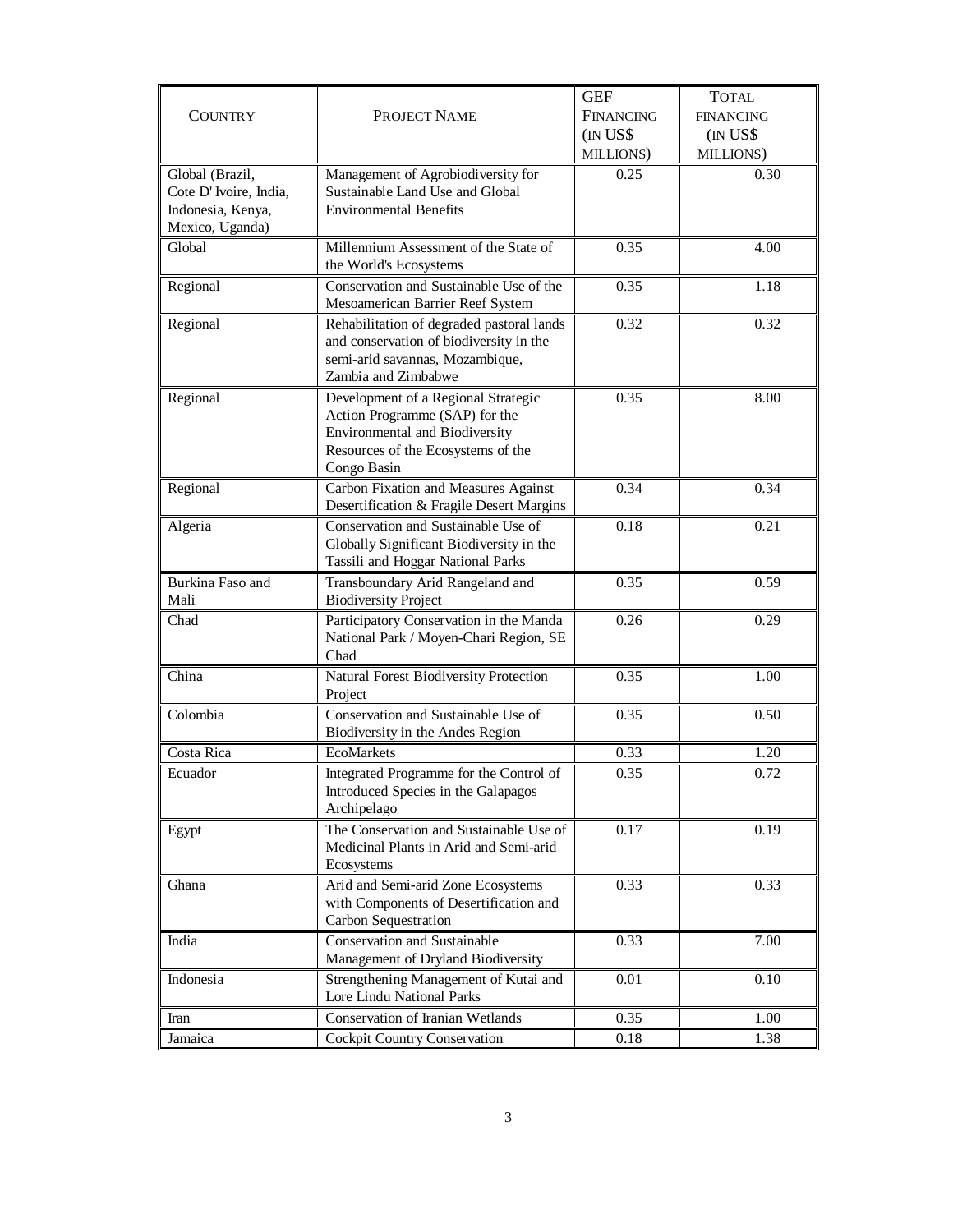| Kazakhstan                | <b>Integrated Conservation of Priority</b><br>Globally Significant Migratory Bird<br><b>Wetland Habitat</b>                           | 0.14 | 0.15  |
|---------------------------|---------------------------------------------------------------------------------------------------------------------------------------|------|-------|
| Mexico                    | Indigenous and Community<br>Conservation of Biodiversity (Oaxaca,<br>Michoacan, Guerrero)                                             | 0.35 | 0.78  |
| Mexico                    | Mesoamerican Biological Corridor                                                                                                      | 0.34 | 0.61  |
| Mexico                    | Conservation of Biological Diversity in<br><b>Six Priority Areas</b>                                                                  | 0.35 | 0.65  |
| Morocco                   | <b>Integrated Pastoral Range Management</b><br>for Biodiversity Conservation and<br>Sustainable Development in the Atlas<br>Mountains | 0.12 | 0.12  |
| Papua New Guinea          | Establishment and Management of a<br>Biosphere Reserve in the Ramu River<br>Catchment                                                 | 0.33 | 0.42  |
| <b>Russian Federation</b> | Demonstrating Sustainable Conservation<br>of Biological Diversity in Four Protected<br>Areas on Russia's Kamchatka Peninsula          | 0.28 | 0.51  |
| Senegal                   | Community-based Biodiversity<br>Conservation                                                                                          | 0.35 | 0.35  |
| South Africa              | Drakensberg-Maloti Transfrontier<br>Conservation and Development Area<br>Project                                                      | 0.35 | 0.57  |
| Tunisia                   | Conservation of Biological and Protected<br>Areas Management                                                                          | 0.25 | 0.75  |
| Venezuela                 | Protection and Sustainable Use of<br>Biological Diversity in the Orinoco<br>Delta Wetlands                                            | 0.28 | 0.43  |
| <b>Total</b>              |                                                                                                                                       | 8.64 | 33.99 |

8. Enabling activities covering 26 countries were approved during the reporting period under expedited procedures (see Table 3) while additional resources to assist countries to participate in the clearing-house mechanism were approved for 37 countries. Most of the enabling activity projects approved during the reporting period incorporate clearing-house mechanism components. As requested in decision IV/2 of the Conference of the Parties, the GEF Secretariat is preparing a separate report of the GEF's support for developing country activities to participate in the clearing-house mechanism. The report will be available to the Conference of the Parties.

> **Table 3: Enabling Activities (January 1998 - June 1999)**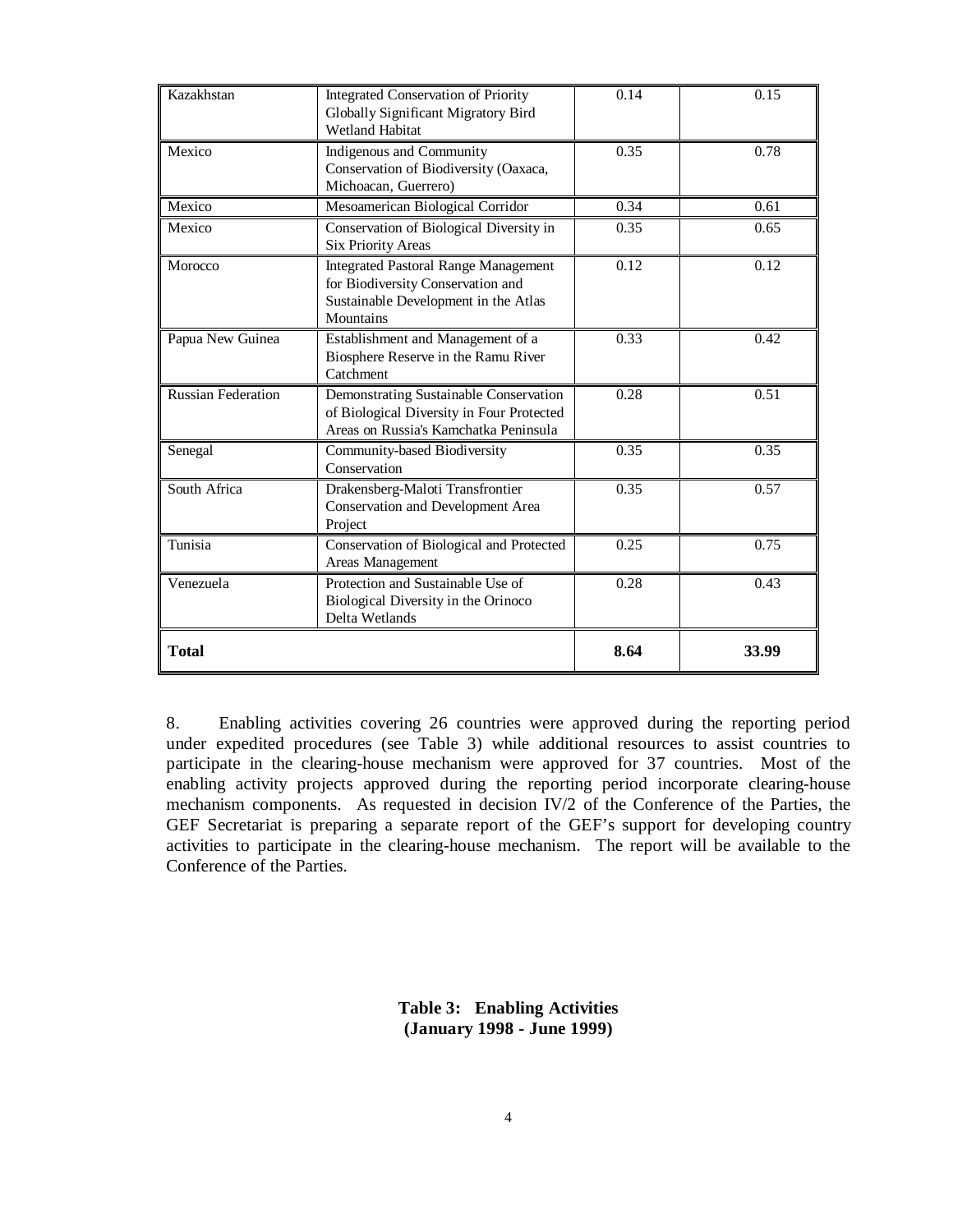|                    |                                       | <b>GEF FINANCING</b> |
|--------------------|---------------------------------------|----------------------|
| <b>COUNTRY</b>     | <b>PROJECT NAME</b>                   | (IN US\$ MILLIONS)   |
| <b>Belarus</b>     | Biodiversity Enabling Activity*       | 0.08                 |
| Bolivia            | Biodiversity Enabling Activity*       | 0.25                 |
| Bulgaria           | Biodiversity Enabling Activity*       | 0.16                 |
| <b>Burundi</b>     | <b>Biodiversity Enabling Activity</b> | 0.23                 |
| Cambodia           | <b>Biodiversity Enabling Activity</b> | 0.35                 |
| Cook Islands       | <b>Biodiversity Enabling Activity</b> | 0.20                 |
| Dominican Republic | Biodiversity Enabling Activity*       | 0.23                 |
| Ecuador            | Biodiversity Enabling Activity*       | 0.29                 |
| Ethiopia           | Biodiversity Enabling Activity*       | 0.33                 |
| Grenada            | Biodiversity Enabling Activity*       | 0.13                 |
| Haiti              | Biodiversity Enabling Activity*       | 0.26                 |
| Honduras           | Biodiversity Enabling Activity*       | 0.25                 |
| India              | <b>Biodiversity Enabling Activity</b> | 0.97                 |
| Jamaica            | Biodiversity Enabling Activity*       | 0.19                 |
| Kiribati           | <b>Biodiversity Enabling Activity</b> | 0.20                 |
| Moldova            | Biodiversity Enabling Activity*       | 0.13                 |
| Namibia            | <b>Biodiversity Enabling Activity</b> | 0.24                 |
| Nigeria            | <b>Biodiversity Enabling Activity</b> | 0.31                 |
| Niue               | <b>Biodiversity Enabling Activity</b> | 0.13                 |
| Pakistan           | Biodiversity Enabling Activity*       | 0.04                 |
| Papua New Guinea   | Biodiversity Enabling Activity*       | 0.18                 |
| Paraguay           | Biodiversity Enabling Activity*       | 0.14                 |
| Philippines        | Biodiversity Enabling Activity*       | 0.04                 |
| Saint Lucia        | Biodiversity Enabling Activity*       | 0.17                 |
| Samoa              | <b>Biodiversity Enabling Activity</b> | 0.17                 |
| Slovenia           | Biodiversity Enabling Activity*       | 0.09                 |
| Total              |                                       | 5.76                 |

**\***projects including clearing-house mechanism components

|                               |                          | <b>GEF FINANCING</b> |
|-------------------------------|--------------------------|----------------------|
| <b>COUNTRY</b>                | PROJECT NAME             | (IN US\$ MILLIONS)   |
| Algeria                       | Clearing-House Mechanism | 0.01                 |
| <b>Bahamas</b>                | Clearing-House Mechanism | 0.01                 |
| Belize                        | Clearing-House Mechanism | 0.01                 |
| Benin                         | Clearing-House Mechanism | 0.01                 |
| Burkina Faso                  | Clearing-House Mechanism | 0.01                 |
| Cameroon                      | Clearing-House Mechanism | 0.01                 |
| Cape Verde                    | Clearing-House Mechanism | 0.01                 |
| Chad                          | Clearing-House Mechanism | 0.01                 |
| Congo                         | Clearing-House Mechanism | 0.01                 |
| Congo, DR                     | Clearing-House Mechanism | 0.01                 |
| Cote d'Ivoire                 | Clearing-House Mechanism | 0.01                 |
| Dominica, the Commonwealth of | Clearing-House Mechanism | 0.01                 |
| Egypt                         | Clearing-House Mechanism | 0.01                 |
| Fiji                          | Clearing-House Mechanism | 0.01                 |
| Gabon                         | Clearing-House Mechanism | 0.01                 |
| Gambia                        | Clearing-House Mechanism | 0.01                 |
| Indonesia                     | Clearing-House Mechanism | 0.01                 |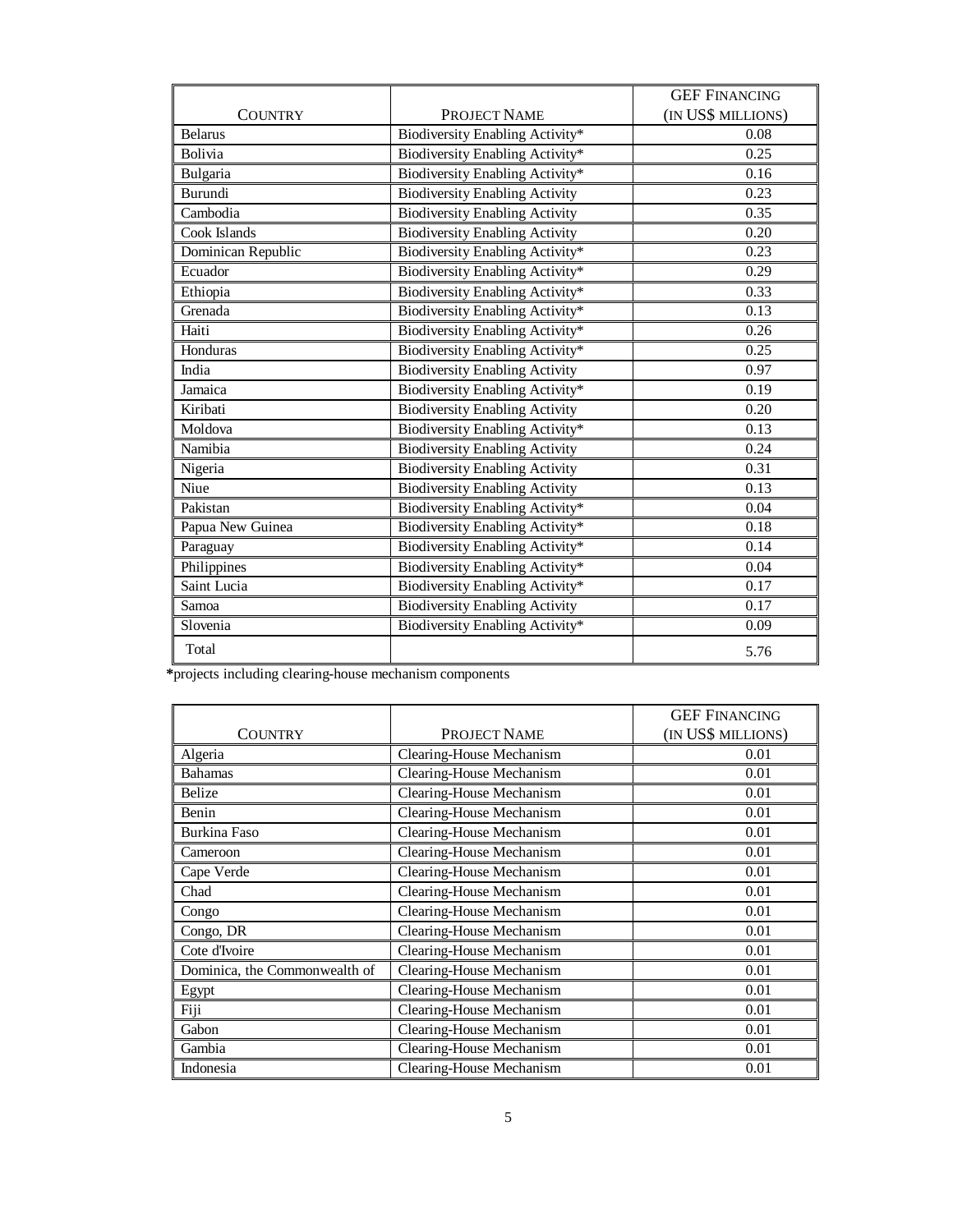|                    |                          | <b>GEF FINANCING</b> |
|--------------------|--------------------------|----------------------|
| <b>COUNTRY</b>     | PROJECT NAME             | (IN US\$ MILLIONS)   |
| Lebanon            | Clearing-House Mechanism | 0.01                 |
| Mali               | Clearing-House Mechanism | 0.01                 |
| Mauritania         | Clearing-House Mechanism | 0.01                 |
| Mauritius          | Clearing-House Mechanism | 0.01                 |
| Mongolia           | Clearing-House Mechanism | 0.01                 |
| Morocco            | Clearing-House Mechanism | 0.01                 |
| Nepal              | Clearing-House Mechanism | 0.01                 |
| Panama             | Clearing-House Mechanism | 0.01                 |
| Peru               | Clearing-House Mechanism | 0.01                 |
| Poland             | Clearing-House Mechanism | 0.01                 |
| Rwanda             | Clearing-House Mechanism | 0.01                 |
| Senegal            | Clearing-House Mechanism | 0.01                 |
| Solomon Islands    | Clearing-House Mechanism | 0.01                 |
| South Africa       | Clearing-House Mechanism | 0.01                 |
| Sudan              | Clearing-House Mechanism | 0.01                 |
| Ukraine            | Clearing-House Mechanism | 0.01                 |
| Uruguay            | Clearing-House Mechanism | 0.01                 |
| Vanuatu            | Clearing-House Mechanism | 0.01                 |
| Vietnam            | Clearing-House Mechanism | 0.01                 |
| Yemen              | Clearing-House Mechanism | 0.01                 |
| Total              |                          | 0.37                 |
| <b>Grand Total</b> |                          | 6.13                 |

9. Table 4 lists the 54 projects approved by the GEF Council during the reporting period, including medium-sized projects. It would be useful to recall that the GEF Council approved medium-sized projects as one of the pathways for GEF funding in 1997 to respond to a request of the Conference of the Parties<sup>4</sup>. As of June 1999, there are 23 medium-sized projects in the biodiversity portfolio, with a total GEF allocation of US\$ 17.2 million, representing about 70% of the total such projects approved by the GEF.

<sup>&</sup>lt;sup>4</sup> See Decision II/6, paragraph 10, "The Conference of the Parties,... Recommends, for more effective implementation of its policies, strategies and programme priorities, that the Global Environment Facility explore the possibility of promoting diverse forms of public involvement and more effective collaboration between all tiers of government and civil society, including the feasibility of a programme of grants for medium-sized projects."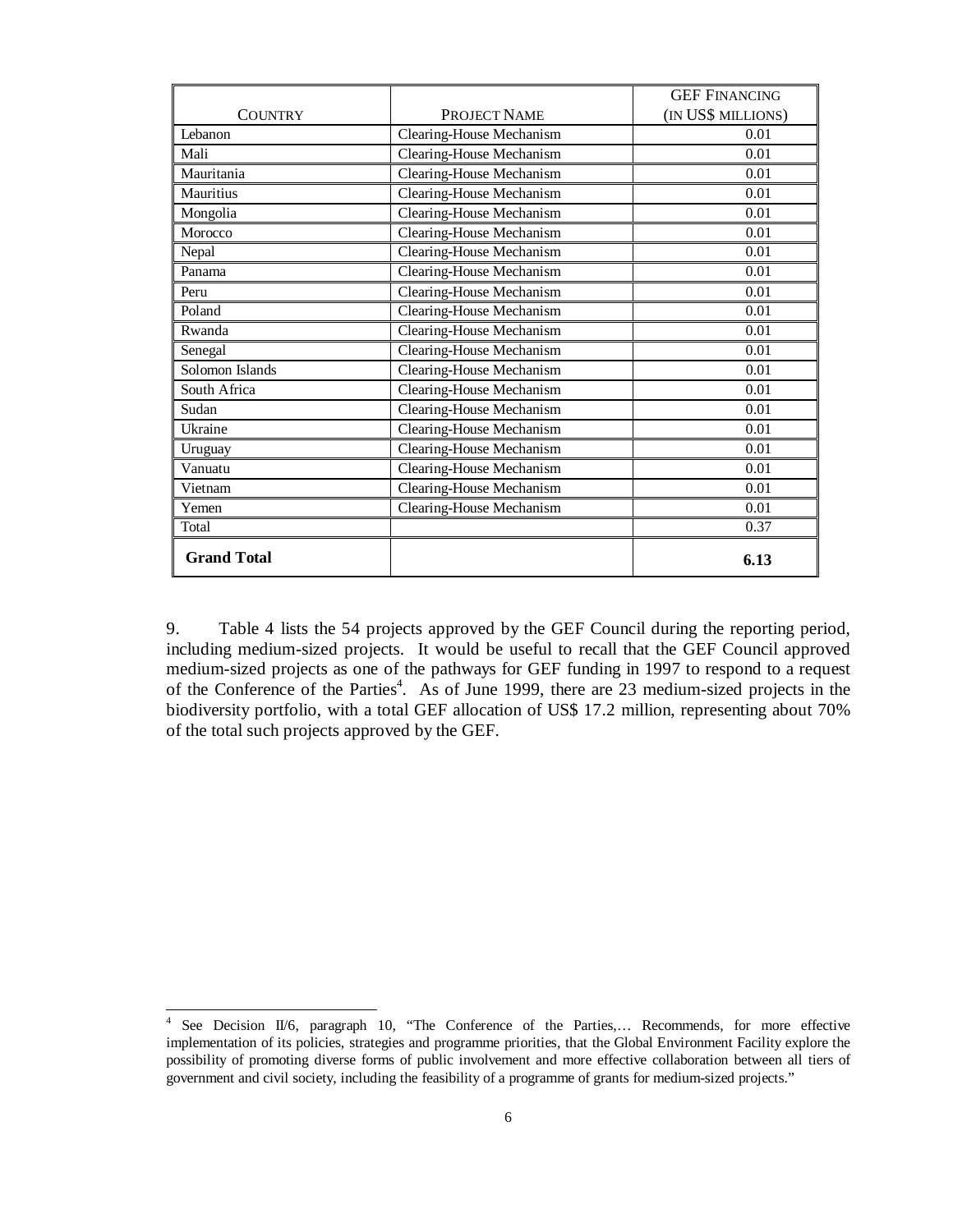### **Table 4: Projects (January 1998-June 1999)**

|                |                                                                     | <b>GEF</b>     | <b>TOTAL</b>   |
|----------------|---------------------------------------------------------------------|----------------|----------------|
| <b>COUNTRY</b> | PROJECT NAME                                                        | FINANCING (IN  | FINANCING (IN  |
|                |                                                                     | US\$ MILLIONS) | US\$ MILLIONS) |
| Global         | Promoting Best Practices for Conservation and                       | 0.75           | 0.90           |
|                | Sustainable Use of Biodiversity of Global                           |                |                |
|                | Significance in Arid and Semi-arid Zones                            |                |                |
| Global         | Development of Best Practices and                                   | 0.75           | 3.98           |
|                | Dissemination of Lessons Learned for Dealing                        |                |                |
|                | with the Global Problem of Alien Species that                       |                |                |
|                | <b>Threaten Biological Diversity</b>                                |                |                |
| Global         | Global Biodiversity Forum Phase II                                  | 0.75           | 1.64           |
| Africa         | Management of Indigenous Vegetation for the                         | 9.05           | 13.38          |
|                | Rehabilitation of Degraded Rangelands in the<br>Arid Zone of Africa |                |                |
| Africa         | Conservation Priority-Setting for the Upper                         | 0.74           | 0.95           |
|                | Guinea Forest Ecosystems, West Africa                               |                |                |
| Africa         | <b>Biological Diversity Conservation through</b>                    | 8.00           | 12.37          |
|                | Participatory Rehabilitation of the Degraded                        |                |                |
|                | Lands of the Arid and Semi-Arid                                     |                |                |
|                | Transboundary Areas of Mauritania and                               |                |                |
|                | Senegal                                                             |                |                |
| Africa         | Regional: Participatory Management of Plant                         | 3.08           | 6.58           |
|                | Genetic Resources in Oases of the Maghreb                           |                |                |
| Bangladesh     | Aquatic Biodiversity Conservation                                   | 5.00           | 60.84          |
| Bangladesh     | Biodiversity Conservation in the Sundarbans                         | 12.20          | 75.50          |
|                | <b>Reserved Forest</b>                                              |                |                |
| Belize         | Conservation And Sustainable Use of the                             | 5.36           | 7.37           |
|                | <b>Barrier Reef Complex</b>                                         |                |                |
| Belize         | Creating a Co-Managed Protected Areas                               | 0.75           | 1.13           |
|                | System in Belize                                                    |                |                |
| Belize         | Northern Belize Biological Corridors Project                        | 0.77           | 3.90           |
| Benin          | National Parks Conservation and Management                          | 6.24           | 23.34          |
|                | Project                                                             |                |                |
| Bolivia        | Sustainability of the National System of<br>Protected Areas         | 15.30          | 46.70          |
| Cambodia       | Biodiversity and Protected Area Management                          | 2.75           | 5.00           |
|                | Pilot Project for the Virachev National Park                        |                |                |
| China          | Wetland Biodiversity Conservation and                               | 12.03          | 35.05          |
|                | Sustainable Use                                                     |                |                |
| China          | Lop Nur Nature Sanctuary Biodiversity                               | 0.73           | 1.51           |
|                | Conservation                                                        |                |                |
| Colombia       | Sustainable Use of Biodiversity in the Serrania                     | 0.75           | 2.96           |
|                | del Baudo Project                                                   |                |                |
| Cote d'Ivoire  | National Protected Area Management Program                          | 16.50          | 68.22          |
| Croatia        | Kopacki Rit Wetlands Management Project                             | 0.75           | 1.86           |
| Cuba           | Priority Actions to Consolidate Biodiversity                        | 3.89           | 19.91          |
|                | Protection in the Sabana-Camaguey Ecosystem                         |                |                |
| Ecuador        | Wetland Priorities for Conservation Action                          | 0.72           | 0.91           |
| Ecuador        | Monitoring System for the Galapagos Islands                         | 0.94           | 1.59           |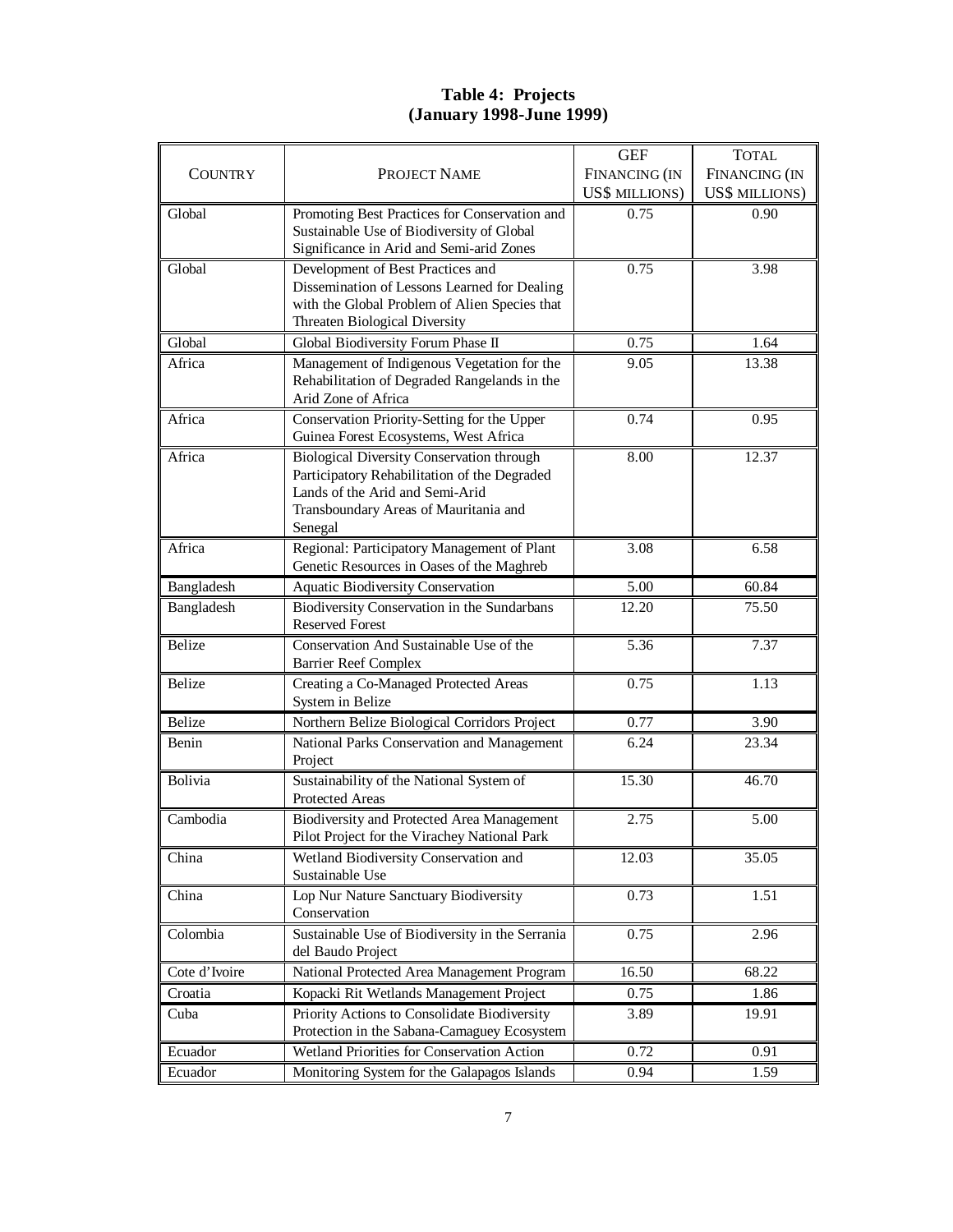|                     |                                                                                                                                      | <b>GEF</b>            | <b>TOTAL</b>          |
|---------------------|--------------------------------------------------------------------------------------------------------------------------------------|-----------------------|-----------------------|
| <b>COUNTRY</b>      | PROJECT NAME                                                                                                                         | FINANCING (IN         | FINANCING (IN         |
|                     |                                                                                                                                      | <b>US\$ MILLIONS)</b> | <b>US\$ MILLIONS)</b> |
| El Salvador         | Promotion of Biodiversity Conservation<br>within Coffee Landscapes                                                                   | 0.75                  | 3.84                  |
| Ethiopia            | Conservation and Sustainable Use of<br><b>Medicinal Plants</b>                                                                       | 1.91                  | 6.81                  |
| Georgia             | <b>Conservation of Forest Ecosystems</b>                                                                                             | 9.05                  | 33.15                 |
| Georgia             | <b>Integrated Coastal Management Project</b>                                                                                         | 1.30                  | 8.10                  |
| India               | Conservation and Sustainable-use of the Gulf<br>of Mannar Biosphere Reserve's Coastal<br>Biodiversity                                | 7.84                  | 26.93                 |
| Indonesia           | Maluku Conservation and Natural Resources<br>Management                                                                              | 6.00                  | 10.60                 |
| Malawi              | Mulanje Mountain Biodiversity Conservation<br>Project                                                                                | 5.30                  | 6.83                  |
| Malaysia            | Conservation and Sustainable Use of Tropical<br>Peat Swamp Forests and Associated Wetland<br>Ecosystems                              | 6.30                  | 12.97                 |
| Mexico              | El Triunfo Biosphere Reserve: Habitat<br>Enhancement in Productive Landscapes                                                        | 0.75                  | 2.12                  |
| Mongolia            | <b>Biodiversity Conservation and Sustainable</b><br>Livelihood Options in the Grasslands of<br>Eastern Mongolia                      | 5.16                  | 12.03                 |
| Morocco             | Protected Areas Management                                                                                                           | 10.10                 | 13.50                 |
| Mozambique          | Coastal and Marine Biodiversity Management<br>Project                                                                                | 4.08                  | 9.21                  |
| Pakistan            | Mountain Areas Conservancy Project                                                                                                   | 10.60                 | 16.80                 |
| Papua New<br>Guinea | Forestry and Conservation Project                                                                                                    | 17.30                 | 55.50                 |
| Paraguay            | Paraguayan Wildlands Protection Initiative                                                                                           | 9.20                  | 12.70                 |
| Peru                | Collaborative Management for the<br>Conservation and Sustainable Development of<br>the Northwest Biosphere Reserve (RBNO)<br>Project | 0.75                  | 2.08                  |
| Peru                | Indigenous Management of Protected Areas in<br>the Amazon                                                                            | 10.35                 | 24.35                 |
| Peru                | In situ Conservation of Native Cultivars and<br>their Wild Relatives                                                                 | 5.22                  | 6.42                  |
| Philippines         | Coastal and Marine Biodiversity Conservation<br>in Mindanao                                                                          | 1.25                  | 6.05                  |
| Samoa               | Marine Biodiversity Protection and<br>Management                                                                                     | 0.90                  | 1.58                  |
| Seychelles          | Management of Avian Ecosystems                                                                                                       | 0.74                  | 1.06                  |
| South Africa        | Sustainable Protected Area Development in<br>Namaqualand                                                                             | 0.76                  | 5.74                  |
| Sudan               | Conservation and Management of Habitats and<br>Species, and Sustainable Community Use of<br>Biodiversity in Dinder National Park     | 0.75                  | 1.70                  |
| Suriname            | Conservation of Globally Significant Forest<br>Ecosystems in Suriname's Guayana Shield                                               | 9.54                  | 18.33                 |
| Syria               | Conservation of Biodiversity and Protected                                                                                           | 0.75                  | 1.43                  |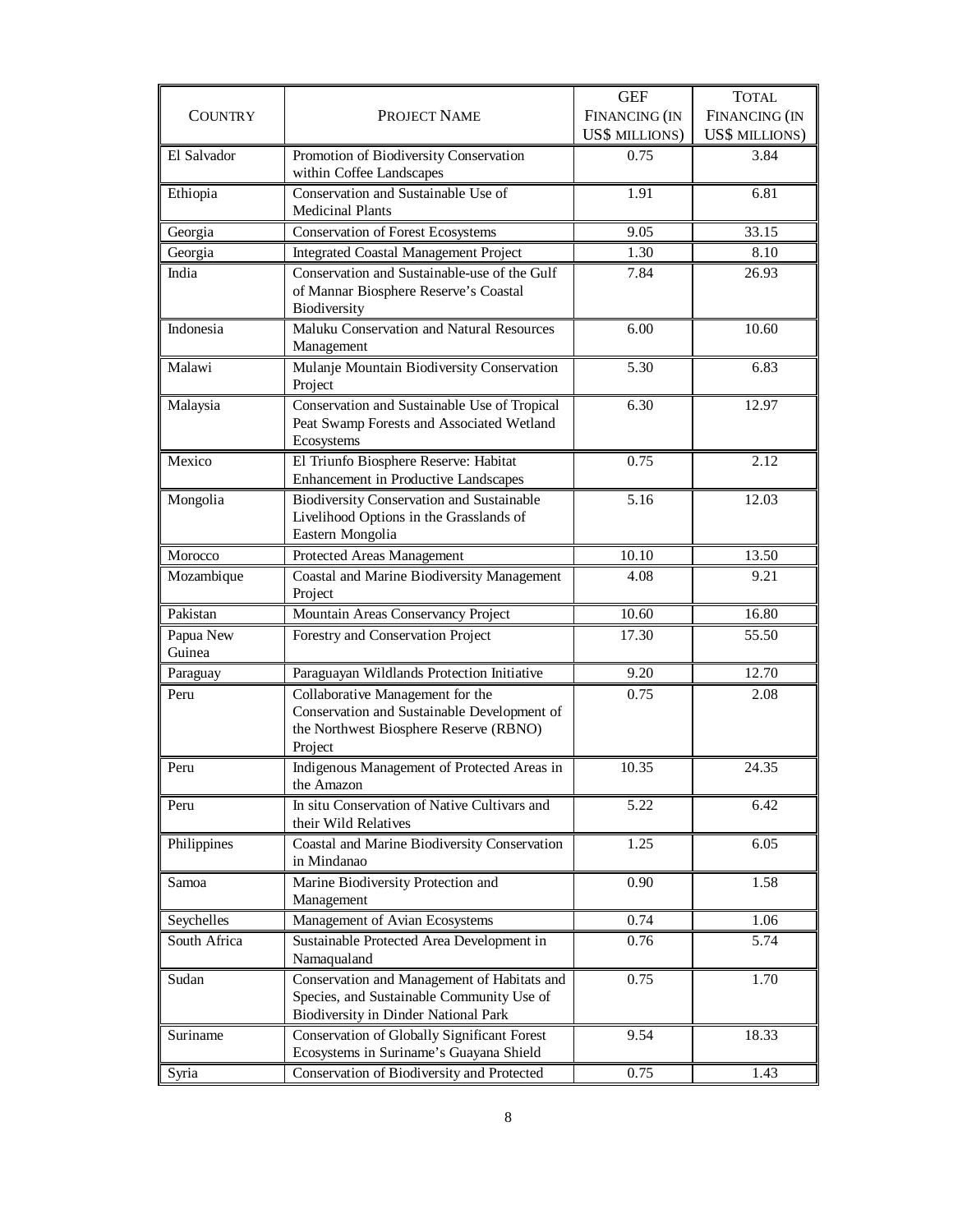|                |                                             | <b>GEF</b>            | <b>TOTAL</b>          |
|----------------|---------------------------------------------|-----------------------|-----------------------|
| <b>COUNTRY</b> | PROJECT NAME                                | <b>FINANCING (IN</b>  | FINANCING (IN         |
|                |                                             | <b>US\$ MILLIONS)</b> | <b>US\$ MILLIONS)</b> |
|                | Areas Management                            |                       |                       |
| Turkey         | Integrated Protected Areas & Conservation   | 8.55                  | 10.55                 |
|                | Management                                  |                       |                       |
| Uganda         | Kibale Forest Wild Coffee Project           | 0.75                  | 4.15                  |
| Ukraine        | Biodiversity Conservation in the Azov-Black | 7.15                  | 33.30                 |
|                | Sea Ecological Corridor                     |                       |                       |
| Venezuela      | Conservation and Sustainable Use of         | 0.96                  | 2.43                  |
|                | Biodiversity in the Llanos Ecoregion        |                       |                       |
| Yemen          | <b>Coastal Zone Management</b>              | 0.70                  | 1.51                  |
| Yemen          | Protected Areas Management                  | 0.77                  | 1.42                  |
|                |                                             |                       |                       |
| <b>Total</b>   |                                             | 253.33                | 748.78                |

10. In addition to the projects listed above, it should be emphasized that many projects in the GEF focal area of international waters include significant biodiversity components of direct relevance to the guidance provided by the Conference of the Parties to the Convention. During the reporting period, the following approved projects in the area of international waters are directly relevant to biodiversity conservation and sustainable use. A complete listing of GEF project activities in the area of international waters is contained in the December 1999 *Operational Report on GEF Programs*.

## **Table5: Projects in the Area of International Waters With Significant Biodiversity Components (January 1998-June 1999)**

| PROJECT NAME                                                                                                                                                       | <b>GEF FINANCING (IN</b><br>US\$ MILLIONS) | TOTAL FINANCING<br>(IN US\$ MILLIONS) |
|--------------------------------------------------------------------------------------------------------------------------------------------------------------------|--------------------------------------------|---------------------------------------|
| Determination of the Priority Actions for the further<br>Elaboration and Implementation of the Strategic Action<br>Program for the Mediterranean Sea               | 6.29                                       | 10.47                                 |
| Lake Ohrid Management                                                                                                                                              | 3.97                                       | 4.27                                  |
| Addressing Transboundary Environmental Issues in the<br>Caspian Environment Program                                                                                | 8.43                                       | 18.30                                 |
| Pollution Control and Habitat Protection in the Rio de La Plata<br>and its Maritime Front                                                                          | 6.00                                       | 10.8                                  |
| Preparation of the Strategic Action Program and Transboundary<br>Diagnostic Analysis for the Tumen River Area, its Coastal<br>Regions and Northeast Asian Environs | 5.20                                       | 10.10                                 |
| Building Partnerships for Environmental Protection and<br>Management of the East Asian Seas                                                                        | 16.22                                      | 28.54                                 |
| Implementation of the Strategic Action Program of the Pacific<br><b>Small Island Developing States</b>                                                             | 12.3                                       | 20.30                                 |
| Global International Waters Assessment                                                                                                                             | 6.70                                       | 14.10                                 |
| Western Indian Ocean Islands Oil Spill Contingence Planning                                                                                                        | 3.10                                       | 4.30                                  |
| <b>Ballast Water Management</b>                                                                                                                                    | 7.60                                       | 11.40                                 |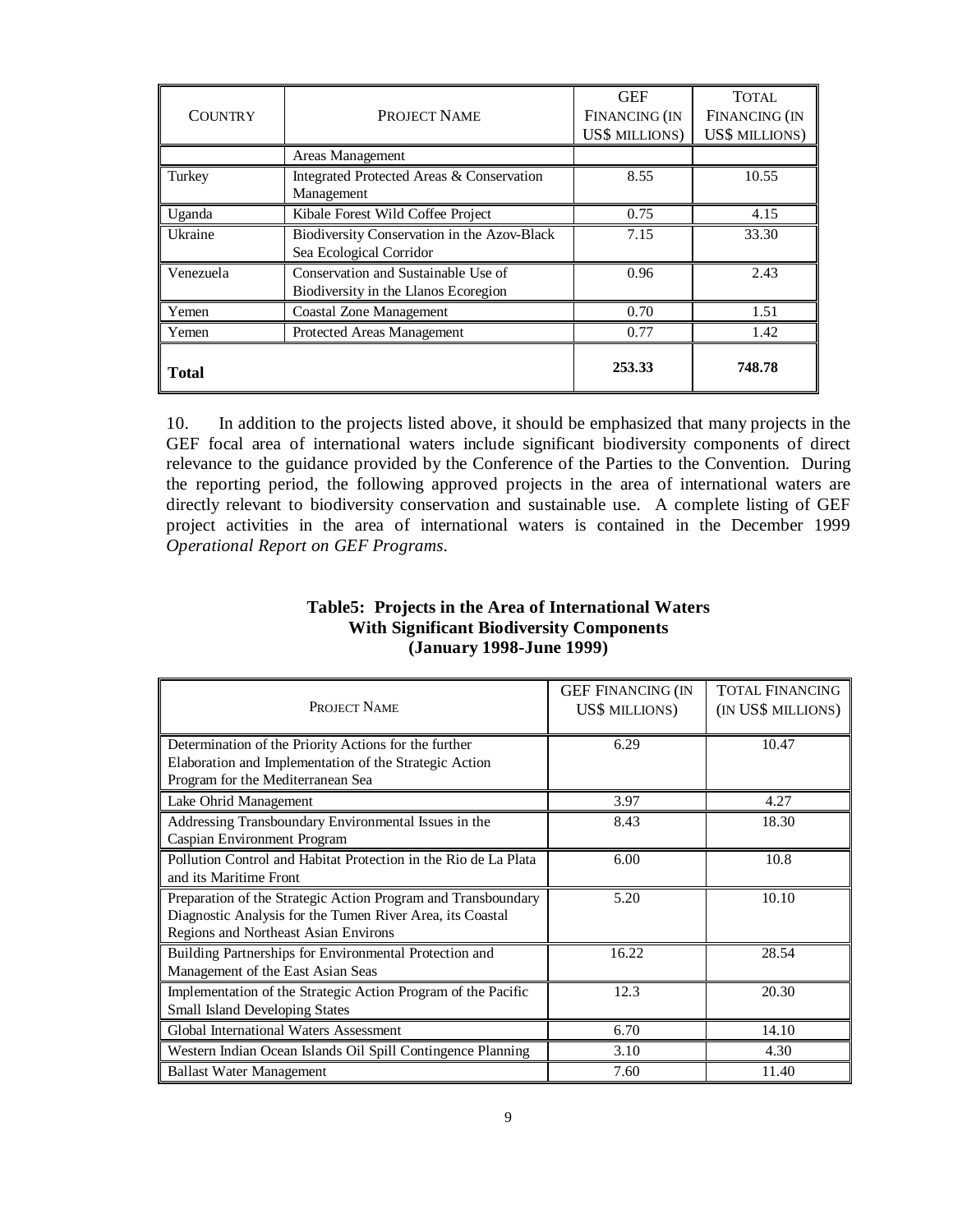| PROJECT NAME                                                                                       | <b>GEF FINANCING (IN</b><br><b>US\$ MILLIONS)</b> | <b>TOTAL FINANCING</b><br>(IN US\$ MILLIONS) |
|----------------------------------------------------------------------------------------------------|---------------------------------------------------|----------------------------------------------|
| Argentina Coastal Contamination Prevention and Sustainable<br><b>Fisheries Management</b>          | 8.7                                               | 29.20                                        |
| Brazil: Integrated Watershed Management Program for the<br>Pantanal and Upper Paraguay River Basin | 6.60                                              | 16.4                                         |
| Brazil: Integrated Management of Land Based Activities in the<br>Sao Francisco Basin               | 4.77                                              | 20.20                                        |
| <b>Total</b>                                                                                       | 95.88                                             | 198.38                                       |

### **III. IMPLEMENTATION OF CONVENTION GUIDANCE**

11. Guidance to the financial mechanism concerning policies, program priorities, and eligibility criteria is primarily contained in:

(a) Decision I/2 (UNEP/CBD/COP/1/17, January 1995) *Financial resources and mechanism;*

(b) Decision II/6 (UNEP/CBD/COP/2/19, 30 November 1995) *Financial resources and mechanism*;

(c) Decision III/5 (UNEP/CBD/COP/3/38, 11 February 1997) *Additional guidance to the financial mechanism;* and

(d) Decision IV/13 (UNEP/CBD/COP/4/27, 15 June 1998) *Additional guidance to the financial mechanism.*

(e) Decision IV/13 (UNEP/CBD/COP/4/27, 15 June 1998), Additional guidance to the financial mechanism.

12. The GEF has previously reported to the Conference of the Parties (see Annex A) on steps it has taken to implement the guidance contained in Decisions II/6 and III/5 through its financing for biological diversity activities.

13. As noted in previous reports, the operational response of the GEF to the guidance of the Conference of the Parties and the actions being taken pursuant to that guidance have been developed in collaboration with the Implementing Agencies and the Secretariat of the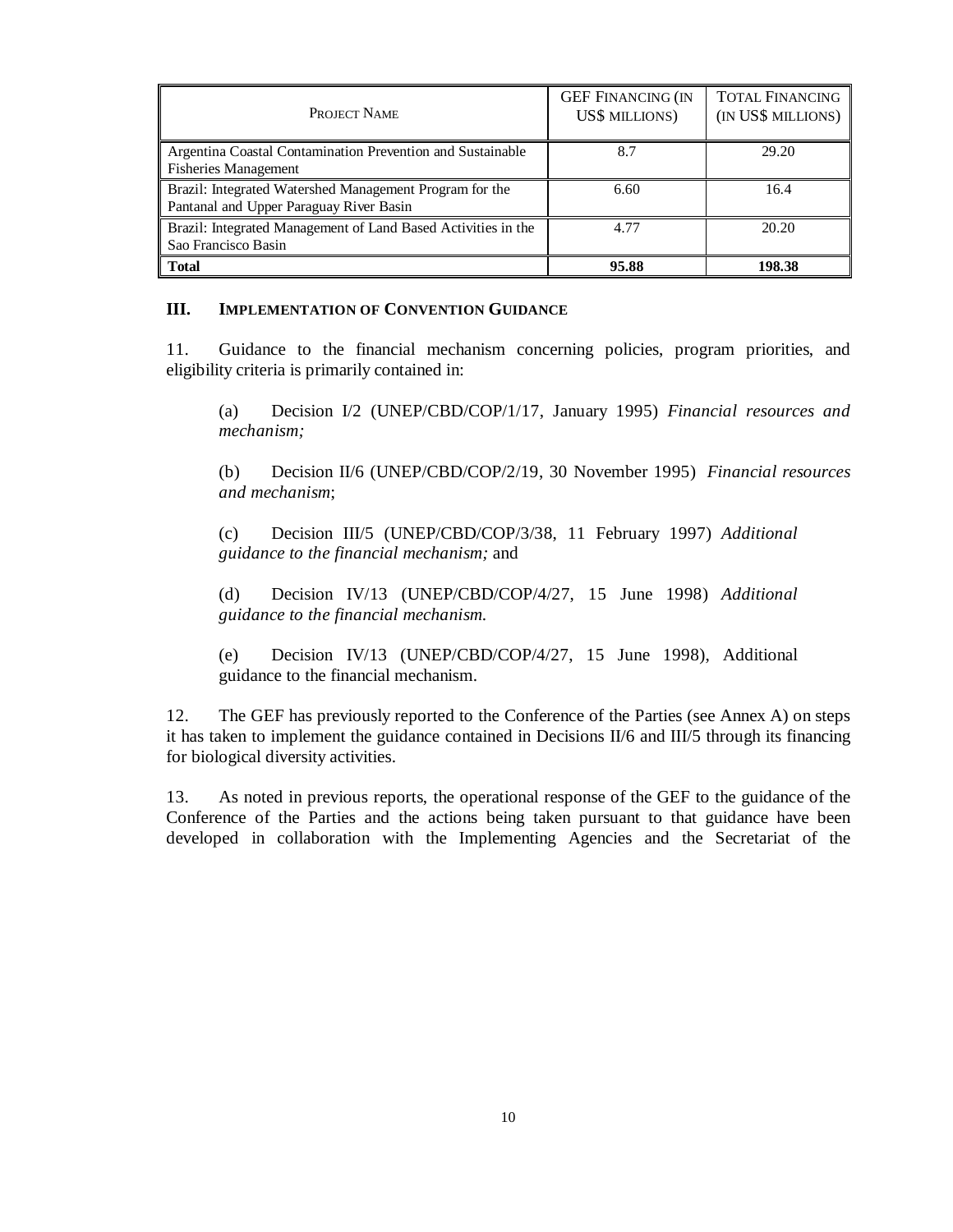Convention. When additional guidance is approved by the Conference of the Parties, it is integrated with existing operational modalities and strategies. This includes modifications to the operational criteria for enabling activities and to the operational programs concerning biodiversity, and inclusion of specific items in the operational policy work program of the GEF.

14. *Response and implementation of the additional guidance*. At its fourth meeting, the Conference of the Parties adopted Decision IV/13, entitled, *Additional guidance to the financial mechanism*. It lists the additional policy, strategy, program priorities or eligibility criteria to be followed by the GEF as the financial mechanism of the Convention. The decision noted that the guidance approved at the fourth meeting of the Conference of the Parties is additional to the guidance approved at the first, second and third meetings of the Conference of the Parties. The decision also affirms the overarching principle that the GEF is to provide financial resources to developing countries for country driven activities and programmes, consistent with national priorities and objectives.

15. The GEF has integrated into its existing operational modalities (operational programs, enabling activities and short-term response measures) the guidance of the fourth meeting of the Conference of the Parties, while continuing to implement the guidance approved at the first, second and third meetings of the Conference of the Parties. In response to the additional guidance, the GEF Implementing Agencies are inviting and supporting country driven proposals that further the priorities approved by the Conference of the Parties. The Secretariat also sought STAP's involvement in operationalizing Convention guidance by requesting its strategic scientific and technical advice as the need arose. In response to decision IV/13 of the fourth meeting of the Conference of the Parties, projects consistent with national priorities and objectives have been supported and will continue to be supported for the following program priorities:

- (a) **alien species**5: the GEF Operational Programs currently provide for control of alien species. This will continue, and in adopting a precautionary approach to the subject, activities targeting prevention through risk-averse strategies will be eligible. An ecosystemic approach undertaken at the appropriate level of intervention will be encouraged. Innovative ideas to test prevention/control of alien species may be supported through short-term response measures to test their viability. Projects addressing alien species issues have been approved by the GEF Council<sup>6</sup>;
- (b) **taxonomy**7: the opportunity for a country to request assistance for capacity building in taxonomy was included in the Operational Criteria for Enabling Activities after the third meeting of the Conference of the Parties. An allocation was agreed under the enabling activities cost norms to assist those countries that consider this activity as a priority in their National Biodiversity Strategy and Action Plan and are ready to address the issue. Within projects, support will be made available to countries interested in participating in the Global Taxonomy

<sup>5</sup> See Decision IV/13 paragraph 1.

<sup>6</sup> The approved projects include: a global project on Development of Best Practice and Dissemination of Lessons learned for Dealing with Alien Species that Threaten Biological Diversity, Ecuador's Galapagos Island and South Africa's Cape Peninsula conservation project.

<sup>&</sup>lt;sup>7</sup> See Decision IV/13 paragraph 2.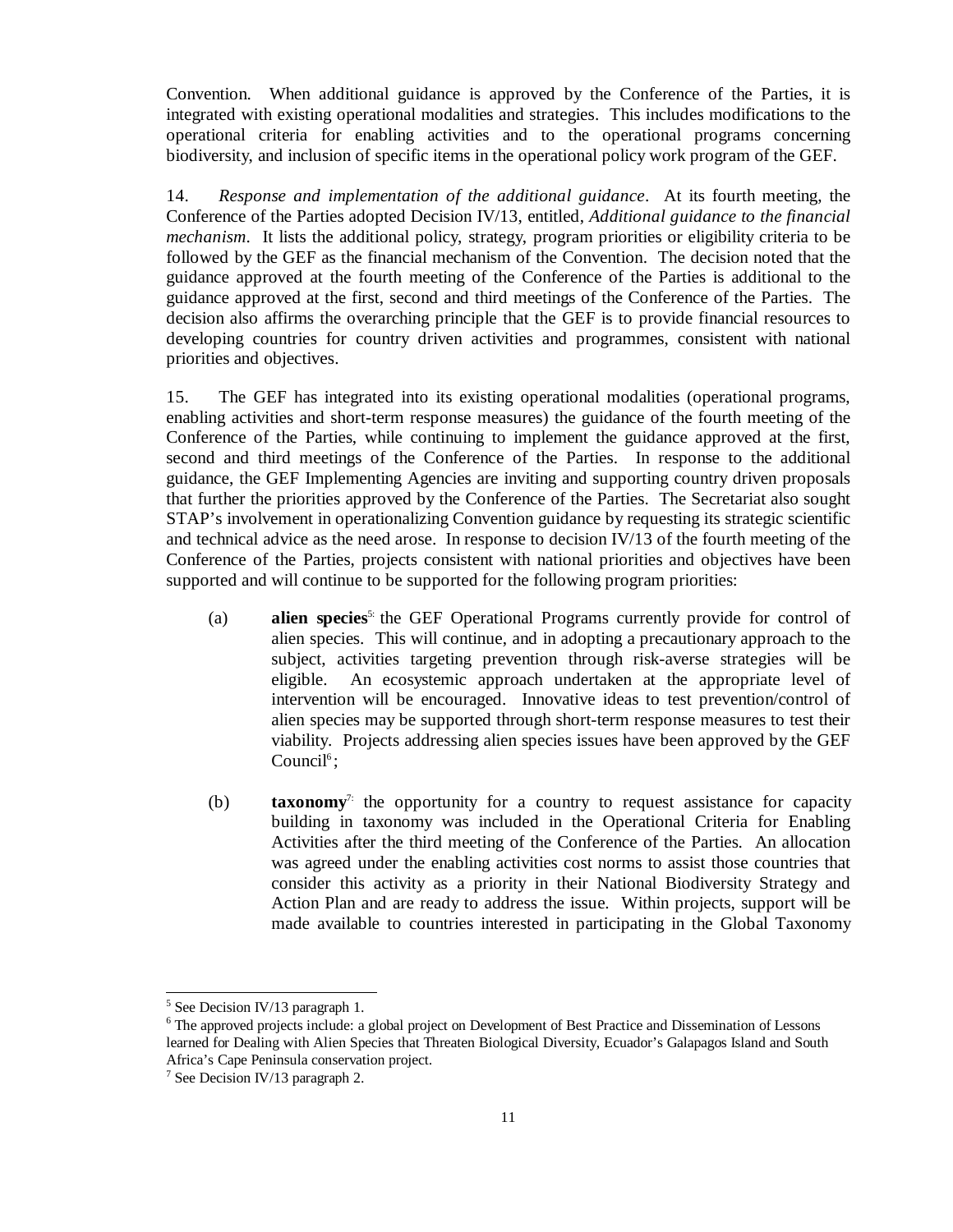Initiative in the context of the GEF Operational Programs<sup>8.</sup> In July 1999, STAP held a special session to provide strategic advice on taxonony. Their report will enhance the GEF's work in this area;

- (c) **inland waters**9: the objective of the GEF Operational Program on conservation and sustainable use of the biological resources in coastal, marine and freshwater ecosystems includes specific reference to developing project activities concerning biodiversity of lakes, rivers and wetlands. GEF projects target threat removal, sectoral integration and institutional strengthening as key outputs. In this context, GEF will provide support for projects which help countries to develop and implement national, sectoral and cross-sectoral plans for the conservation and sustainable use of biodiversity of specific inland waters. The GEF has already financed a number of projects to address inland water <sup>10;</sup>
- (d) **forest issues**11: the GEF will provide financial support to activities that address forest biological diversity. The Operational Criteria on Enabling Activities was revised to provide an opportunity for countries to request resources to support capacity building for planning and stocktaking in the area of forest biological diversity. If further capacity building is needed, this may be undertaken through projects developed under the forest Operational Program. A large number of the GEF funded projects in the area of biological diversity address forest conservation and sustainable use $12$ ;
- (e) **clearing-house mechanism**13: capacity-building needs assessments and the initial set-up of the Country Clearing-House Mechanism focal point is being completed through the enabling activity framework. If further capacity building is needed, this may be undertaken through projects developed under the relevant Operational Programs. The experience of the GEF in implementing the Clearing-House Mechanism's pilot phase will be reviewed and this review will provide the basis to consider additional efforts needed to meet increased Parties interests;
- (f) **incentive measures**14: incentive measures represent an important tool to promote project success and sustainability through reducing project risks. Within conservation and sustainable use projects, the design and implementation of incentive measures, as appropriate, can be supported. A number of the GEF

<sup>8</sup> The following projects were approved to address taxonomy related issues: Costa Rica's Biological Resources Development and Southern Africa SABONET project.

<sup>&</sup>lt;sup>9</sup> See Decision IV/13 paragraph 3.

<sup>&</sup>lt;sup>10</sup> Projects addressing inland waters include: Bangladesh's Aquatic Biodiversity Conservation, China's Wetland Biodiversity Conservation and Sustainable Use, Ecuador's Wetland Priorities, Sudan's Biodiversity in Dinder National Park, and Venezuela's Llanos Ecoregion. Russia's Wild Salmonid Diversity in Kanchatka is under preparation.

 $11$  See Decision IV/13 paragraph 4.

 $12$  The following projects were approved during the reporting period to address forest related issues: Upper Guinea Forest Ecosystems, Bangladesh's Reserve Forest, Georgia's Conservation of Forest Ecosystems, Malaysia's Tropical Peat Swamp forests, Papua New Guinea's forestry project, Suriname's Globally Significant Forest Ecosystems, and Uganda's Forest Wild Coffee project. Papua New Guinea's Biosphere Reserve in the Ramu River Catchment is under preparation.

 $\frac{13}{13}$  See Decision IV/13 paragraph 5.

 $\frac{14}{14}$  See Decision IV/13 paragraph. 7.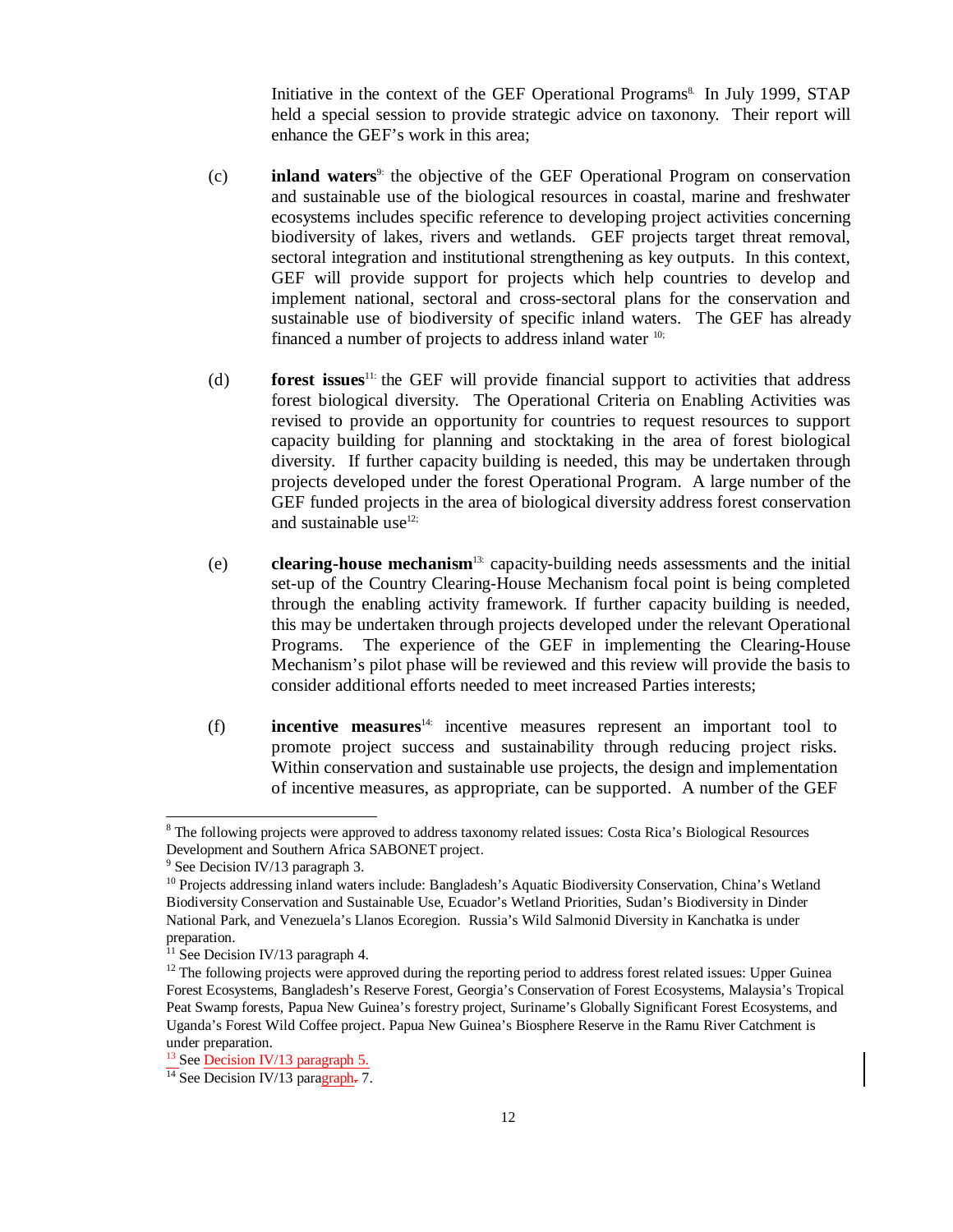financed projects use incentive measures as tools for biodiversity conservation and sustainable use $15$ ;

(g) **access and benefit sharing**16: (i) enabling activities criteria were modified to provide an opportunity to request financing for stock taking activities related to access and benefit sharing; and (ii) within the context of biodiversity projects or through short-term response measures, the GEF will provide support for specific benefit sharing initiatives, such as policy, regulatory and institutional frameworks on mechanisms to facilitate access to genetic resources and benefit sharing.

16. *Enabling Activities*. At its second meeting, the Conference of the Parties commended the guidance in the WRI/IUCN/UNEP National Planning Guidelines and UNEPs' Biodiversity Country Studies Guidelines and its relevance in assisting Parties to implement Article 6 of the Convention. These guidelines provide a comprehensive methodological approach to address all operational articles of the Convention and a set of tools that planners can use to develop broad national biodiversity strategies and action plans that integrate biodiversity activities into all relevant sector of the economy. In using these guidelines and the corresponding GEF support available for these activities, countries should be able to provide a comprehensive national biodiversity strategy and its corresponding action plan. If gaps are identified, the action plan could include these as a priority first step in implementing the proposed strategy. To further assist countries in preparing biodiversity strategies and action plans, a global support project was approved by the Council (see paragraph 21).

17. Consistent with the guidance of the Convention, the GEF operational guidance for the biodiversity enabling activities called for Parties to act in accordance with the WRI/IUCN/UNEP guidelines. Most countries had already been involved, or were planning, a number of capacity building and planning exercises, including the preparation of national development plans, national environmental action plans, national sustainable development strategies as well as national conservation strategies and sectoral plans for biological resources. The Operational Strategy<sup>17</sup> recognized this fact and recommended synergy and coordination among such initiatives within recipient countries. To respond to the guidance adopted by the third meeting of the Parties, the GEF approached the new capacity building program priorities by providing for a modality by which new resources and activities could be added to the on-going enabling activity projects.<sup>18</sup>

18. Recognizing the continued and strong emphasis on capacity building from the Conference of the Parties to both the Convention on Biological Diversity, particularly in Decision IV/13, as well as the UN Framework Convention on Climate Change, the GEF Council agreed that a comprehensive and targeted assessment of capacity building would be timely. Through a strategic partnership, UNDP and the GEF Secretariat, in collaboration with the other Implementing Agencies, the Convention Secretariats, and STAP, will initiate a process leading to

<sup>&</sup>lt;sup>15</sup> Examples of projects using incentive measures include: Gabon, Conservation of Biodiversity Through Effective Management of Wildlife Trade; Guyana, Programme for Sustainable Forestry; El-Salvador, Promotion of Biodiversity Conservation within Coffee Landscapes; Pakistan, Protected Areas Management project. Costa Rica's EcoMarkets is under preparation.

<sup>&</sup>lt;sup>16</sup> See Decision IV/13 paragraph. 8.

<sup>17</sup> *GEF Operational Strategy*, page 21, last paragraph.

<sup>&</sup>lt;sup>18</sup> Report of the GEF to the Fourth Meeting of the Conference of the Parties to the Convention on Biological *Diversity* (UNEP/CBD/COP/4/15, 24 February 1998), paragraphs 25 and 26.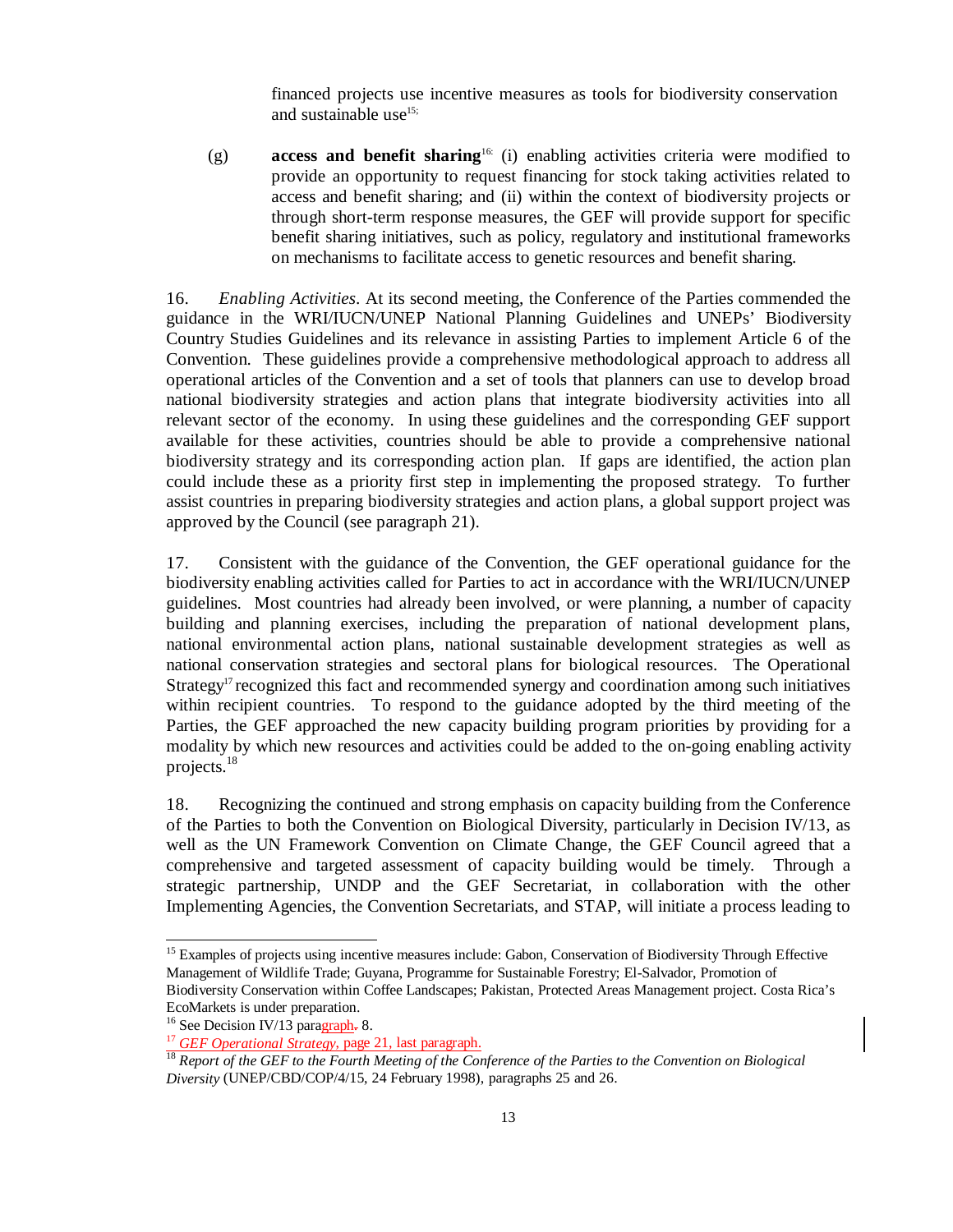a comprehensive assessment of capacity building needs and a recommended strategy and action plans for addressing those needs.

19. The GEF Council also authorized the CEO, pending the results of this initiative, to approve revisions/additions to the present scope of the expedited procedures for enabling activities in order to better assist recipient countries to address immediate capacity building priorities consistent with the most recent guidance of the Conference of the Parties (Decision IV/13). With this new decision, the GEF may approve under its expedited procedures for enabling activities assistance up to US\$450,000 per country. The GEF has revised guidelines for accessing these additional funds in the area of biodiversity. It is recognized that these resources are unlikely to adequately address all capacity building needs. They should, however, be sufficient to allow countries to move forward with planning and initial assessment of their priority concerns while the proposed capacity building initiative better identifies effective means to move forward on the crucial issue of effectively building capacity in recipient countries. With the revised guidelines for enabling activity projects, a recipient country will be able to select activities to address its priority capacity building needs from among those identified by the fourth meeting of the Conference of the Parties.

20. Furthermore, it must be emphasized that most GEF projects include capacity building components and activities that directly address the country's highest priority needs and target capacity building outputs related to specific objectives identified in the project. While the GEF is making available additional funds under its enabling activity projects as a direct response to Decision IV/13, it also continues to welcome country-driven project proposals developed pursuant to the guidance.

21. As mentioned in paragraph 16 above, the global project entitled, *Biodiversity Planning Support Programme*, approved by the Council in August 1998, aims to strengthen the capacity of developing country Parties to the Convention on Biological Diversity to prepare and implement National Biodiversity Strategies and Action Plans (NBSAPs). This project draws on the full range of national and global experience to develop and provide the information, tools, training and communication needed to develop and implement comprehensive and timely NBSAPs, to improve integration of biodiversity into sectoral plans and programs, and to facilitate a smooth transition between the development and implementation stages. Activities include the development of information services, preparation of technical and advisory materials, technical training, and enhancing exchange and cooperation among the Parties.

22. The project has initiated an internet list server and a reference web site to facilitate global information dissemination and exchange. Communication networks, including using existing national clearing-house mechanisms, will be established and workshops organized for intraregional exchange of experience and information within five of the ten sub-regions for the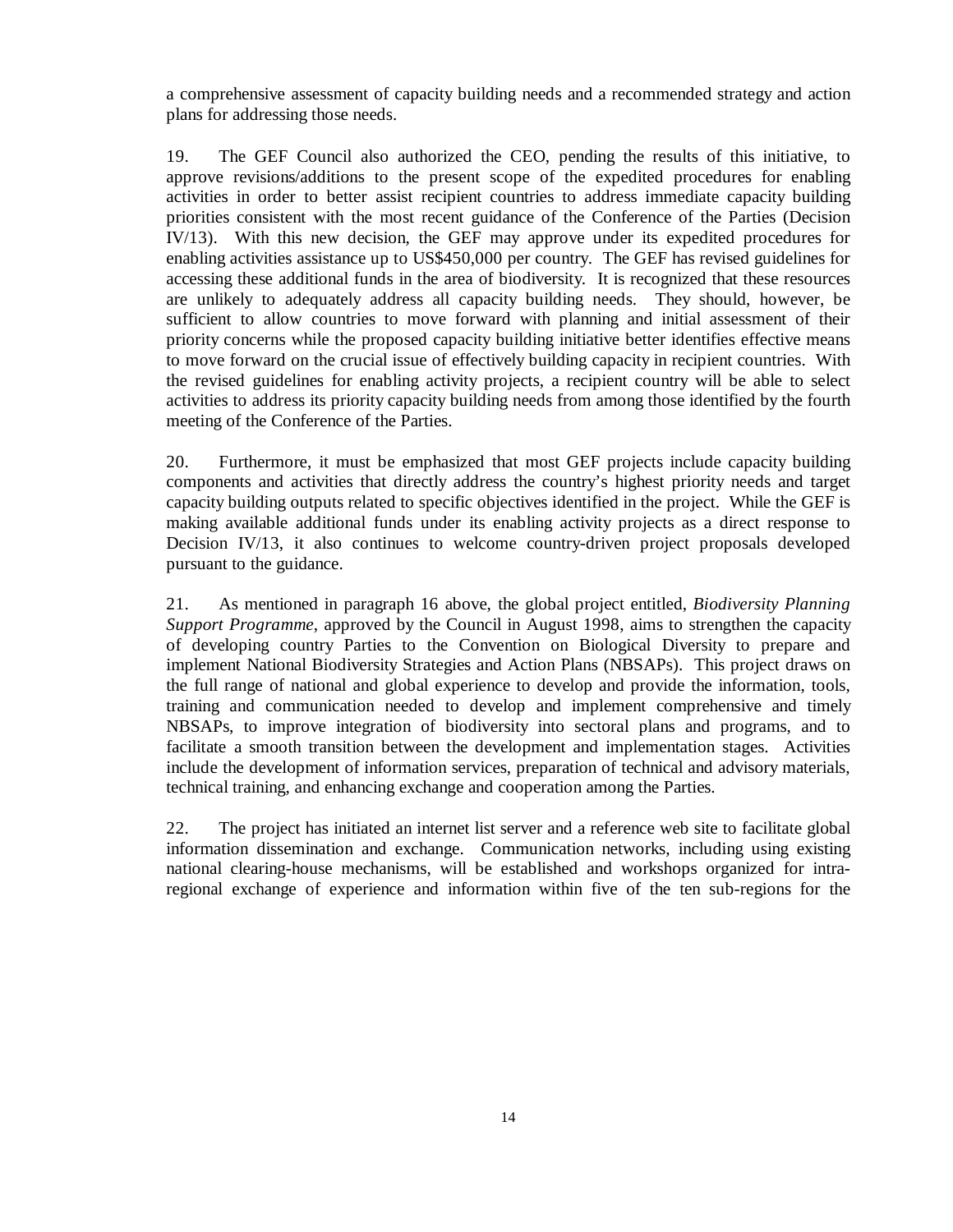purposes of this programme. Case studies and technical guidelines on thematic issues related to national implementation of the Convention are under preparation. Thematic workshops will be organized to provide best practice guidance from experience gained in the enabling activity preparation process to date on priority issues identified in National Reports and decisions of the Conference of the Parties.

23. The Conference of the Parties identified capacity-building in biosafety as one of "the first and overriding priorities of developing countries"<sup>19</sup>. The GEF reported to the fourth meeting of the Conference of the Parties that a Pilot Biosafety Enabling Activity Project was approved. Under the national component of the project, 18 countries  $20$  participated in the project and most of them have submitted their National Biosafety Frameworks. In addition, the project also catered for a global component, whereby 8 regional workshops on biosafety (2 per region) were held as follows: Latin America and the Caribbean, Central/Eastern European Region, Africa Region, Asia/Pacific Region. The project is now in its completion stage. Evaluations of the project are underway: by STAP and UNEP. The GEF is following closely the process of the negotiation of the biosafety protocol.

24. *Incremental Costs.* The Conference of the Parties to the Convention on Biological Diversity recognized "difficulties encountered with the application of criteria for determining incremental costs and the procedures applied by the Implementing Agencies"<sup>21</sup>. The GEF Council, therefore, called upon the Secretariat, in consultation with the Implementing Agencies and the Secretariats of the biodiversity and climate change conventions, to continue its work on incremental costs to further clarify definitions and facilitate application of the concept.

25. The GEF Secretariat has sought to base its work on a consultative process that would be as comprehensive as possible and take into account the views of a range of stakeholders who may participate in a GEF project at different stages of the project cycle. As a first step, the Secretariat commissioned the preparation of a scoping/issues assessment related to incremental cost determinations for GEF funded projects. The assessment summarized the opinions and comments of over 30 individuals who were involved in different stages of the GEF project cycle, including: Council Members, Alternates, political and operational focal points, Convention focal points, executing agencies, project directors, NGOs, consultants, task managers and staff from the Implementing Agencies, Convention Secretariats, STAP and GEF Secretariat. The report outlined the main issues and challenges that were identified in the interviews and written submissions as well as suggestions for addressing those challenges.

26. After reviewing the assessment and proposed recommendations, the Council requested the Secretariat to continue its work to make the application of incremental costs more pragmatic by addressing the concerns raised. The GEF Secretariat, together with the Implementing Agencies and the Convention Secretariats, then worked in partnership with the International Institute for Environment and Development, to organize a workshop to provide inputs into the development of guidelines for agreeing upon incremental costs as well as simplified approaches

<sup>&</sup>lt;sup>19</sup> See Decision III/5 (UNEP/CBD/COP/3/38, 11 February 1997).

<sup>&</sup>lt;sup>20</sup> They are: Bolivia, Bulgaria, Cameroon, China, Cuba, Egypt, Hungary, Kenya, Malawi, Mauritania, Mauritius, Namibia, Pakistan, Poland, Russia, Tunisia, Uganda, and Zambia.

<sup>&</sup>lt;sup>21</sup> See Decision III/5 (UNEP/CBD/COP/3/38, 11 February 1997).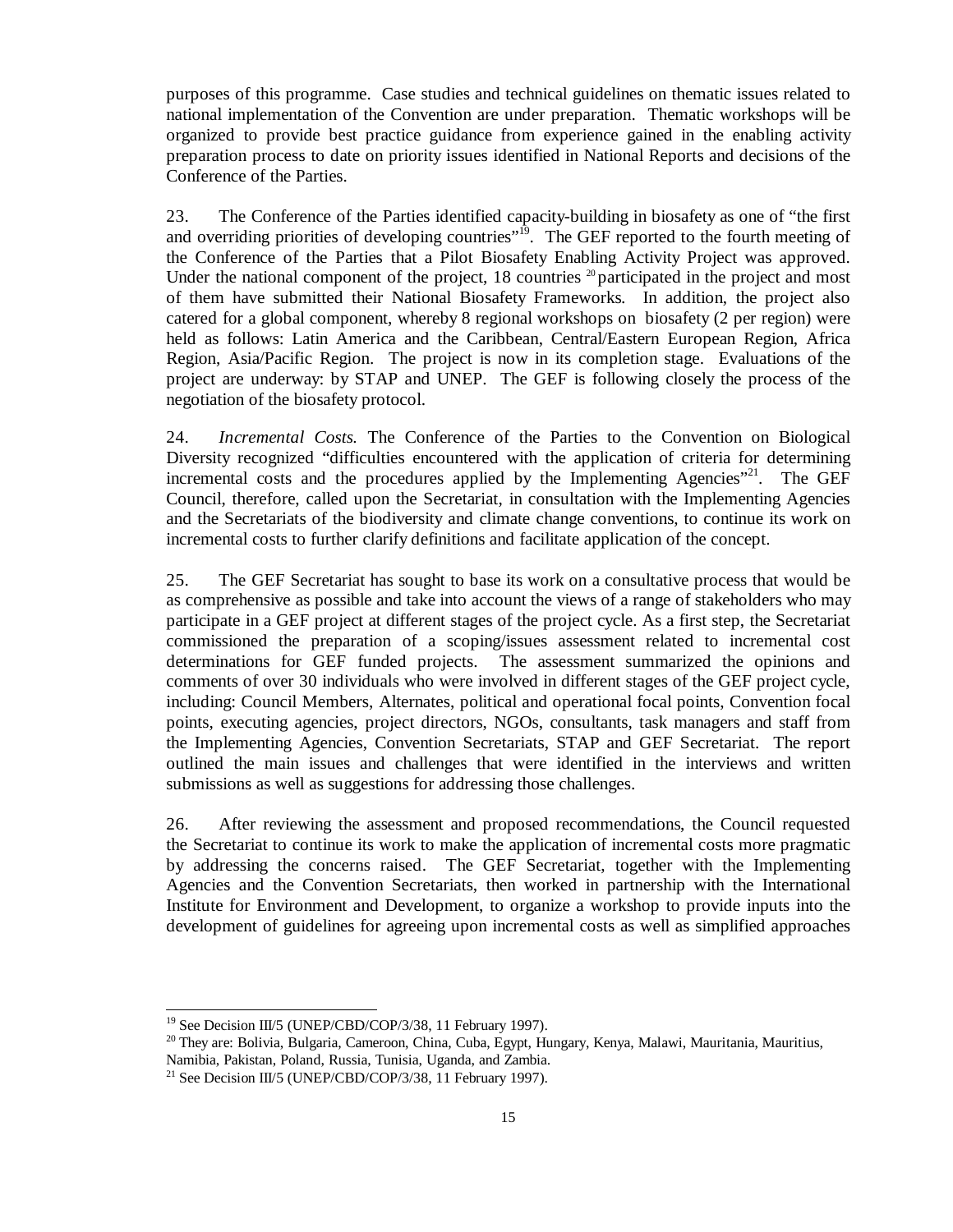to incremental costs determination in the GEF focal areas. Prior to the workshop, three sets of papers were commissioned which served to focus the discussion of the workshop: country experience papers, focal area papers, and expert review papers. At the workshop, a general consensus emerged on a number of recommendations $^{22}$ .

27. Based on the report of the workshop, the Council requested the Secretariat and Implementing Agencies to continue their efforts to make the process of determining incremental costs more transparent and its application more pragmatic. The Secretariat will report back to the GEF Council on this issue at its meeting in December 1999. Specifically, work is proceeding on:

- (a) simplifying and better clarifying key conceptual issues integral to the estimation of incremental costs;
- (b) articulating guidelines for incorporation in the GEF project cycle to emphasize that estimation of incremental costs should be through an agreement process with the recipient;
- (c) applying the incremental cost approach more systematically through logical framework project design;
- (d) piloting more streamlined procedures for medium-sized projects; and
- (e) developing more "user friendly" materials for outreach and training.

## **IV. HIGHLIGHTS OF OTHER RELEVANT ACTIVITIES**

28. During the reporting period, the GEF has also undertaken the following activities, which are of direct relevance to its portfolio of biological diversity projects:

(a) *Development of New Operational Programs*

(i) Consistent with guidance concerning conservation and sustainable use of biological diversity important to agriculture, the GEF has continued to develop activities and projects in this area<sup>23</sup>. In response to concerns expressed by the Conference of the Parties to increase support for activities in this area, the GEF is currently developing elements for an operational program on agricultural biodiversity for consideration by the GEF Council at its meeting in May 2000. The GEF Secretariat participated in meetings of the Liaison Group on agricultural biodiversity convened by the Convention Secretariat in Rome to finalize the SBSTTA report on implementation of the Convention's work program on agricultural biodiversity. The GEF Implementing Agencies also participated in

<sup>&</sup>lt;sup>22</sup> The workshop's recommendations can be found on the GEF Website (www.gefweb.org). See *The Report of the GEF/IIED Workshop on Incremental Costs* and the *Note on Incremental Costs*, document GEF/C.13/7, submitted at the May 1999 Council meeting.

 $^{23}$  During the reporting period, the GEF financed 12 agro-biodiversity related projects with a total value of US\$ 103 million and with a GEF contribution of US\$ 50 million.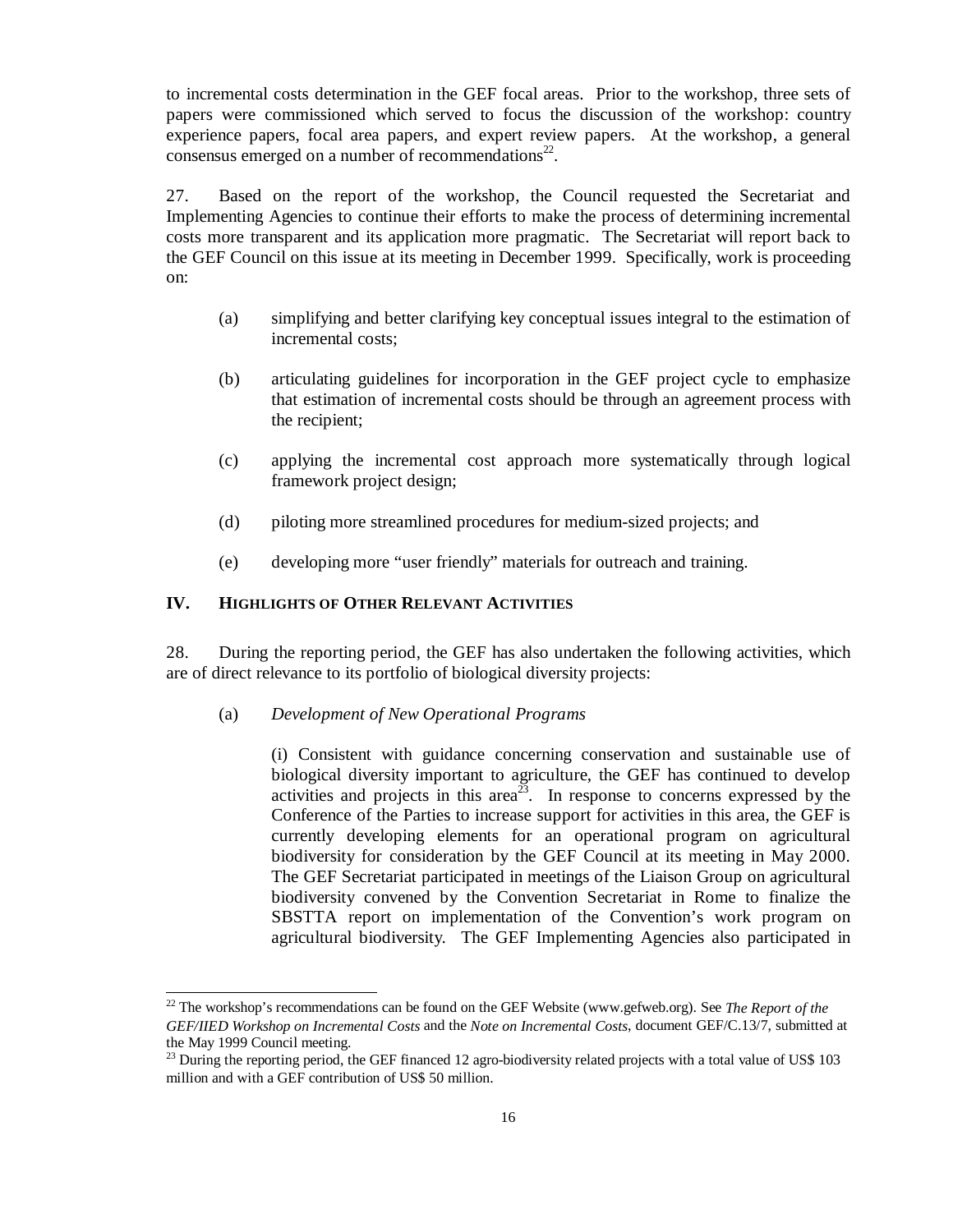the assessment of agricultural biodiversity activities carried out by FAO on behalf of the Conference of the Parties; and

(ii) Elements for a new operational program on integrated ecosystem management have been approved by the GEF Council in May  $1999^{24}$ . The objective of this program, which is currently being developed with broad participation of interested stakeholders, will focus on integrated ecosystem management approaches that promise the best medium and long term impact on the global environment in a given country or market at least costs.

- (b) *Country Dialogue Workshops*. The Council has approved a project to provide resources for the convening of 50 country dialogue workshops during a three-year period. The workshops will include separate training modules that focus on capacity building for project identification, accessing GEF resources, the GEF project cycle, incremental costs, STAP, and other issues relevant to GEF project activities. The workshops will also provide an opportunity for countries to identify their interests, priorities under the conventions, needs and concerns. This series of workshops will be initiated in early 2000.
- (c) *Partnerships with Regional Development Banks*. Cooperation with other bodies to promote the achievement of the purposes of the GEF has long been recognized as essential. In May 1999, the Council approved steps to promote greater participation by the four major Regional Development Banks (African Development Bank, Asian Development Bank, European Bank for Reconstruction and Development, and Inter-American Development Bank) in preparation and execution of GEF projects. The advantages of expanding opportunities for executing agencies include: increasing GEF's capacity to deliver projects; increasing the number of innovative project ideas and diversifying the experience on which the GEF as a whole can draw; and leveraging additional resources for the global environment.

#### **V. GEF MONITORING AND EVALUATION ACTIVITIES**

29. During the reporting period, the GEF published the *Project Performance Report 1998* and undertook a conservation trust funds evaluation. In addition, the GEF is undertaking a

<sup>&</sup>lt;sup>24</sup> See *Elements for an Operational Program on Carbon Sequestration* (GEF/C.13/14). The title of the operational program was changed in light of the Council's discussions. The decision made by the GEF Council states "The Council reviewed document GEF/C.13/14, *Elements of an Operational Program on Carbon Sequestration*, and approves the elements as a basis for preparing an operational program, subject to the comments made during the Council meeting and written comments to be submitted to the Secretariat by June 7, 1999 and on the understanding that this program will be fully consistent with the guidance provided by the Conference of the Parties to the Convention on Biological Diversity and the Conference of the Parties to the United Nations Framework Convention on Climate Change."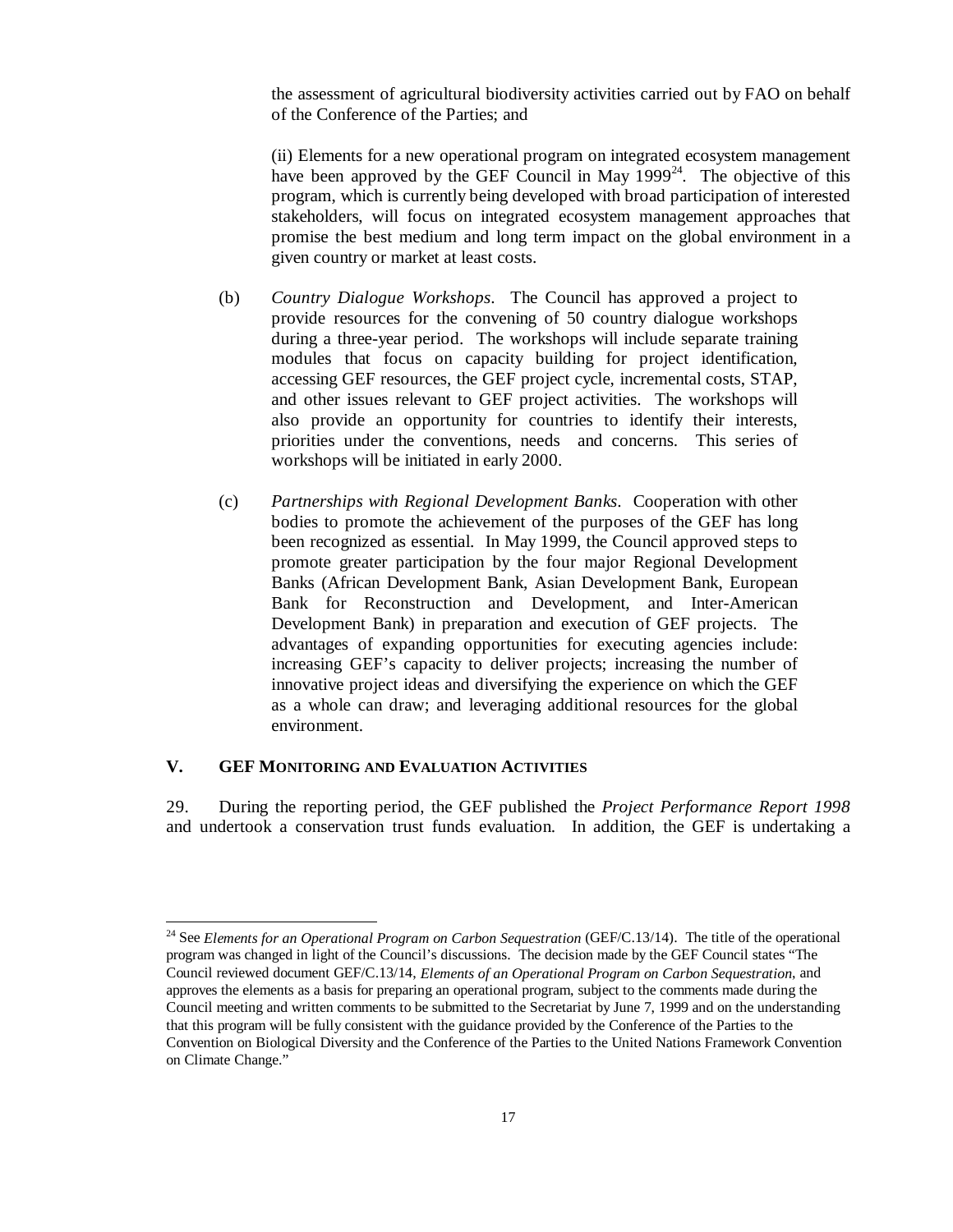review of its support to enabling activities and developing indicators for projects in the area of biological diversity.

## **A. Project Performance Report 1998**

30. The *Project Performance Report 1998* presents the results of the Project Implementation Review 1998 (PIR). In addition, the report goes beyond the implementation review and draws on additional information and insights about the performance of GEF's programs for evaluations and other studies. This broader focus complements the Program Status Review prepared for each Operational Program, and provides an assessment of important cross-cutting issues and lessons identified from implementation experience.

31. The Project Implementation Review for 1998 covered 119 projects, 25 of which were included for the first time in this review. Twenty-eight percent of the projects reviewed were rated "highly satisfactory" by the Implementing Agencies, 59 percent were rated "satisfactory," and 13 percent were rated "unsatisfactory." Fifteen projects had improved ratings in comparison to their ratings in 1997, while 11 projects had lower ratings. The principal causes of unsatisfactory performance were lower than expected implementation capacity in executing agencies; participative approaches taking more time than expected; changes in market conditions, especially related to climate change projects; reductions in government counterpart and other contributions; lack of government commitment to project activities; and procurement delays.<sup>25</sup>

32. The 1998 PIR included 57 biodiversity projects. Although most were approved during the Pilot Phase, before GEF's Operational Programs were developed, they have been grouped by Operational Programs in the *Operational Report on GEF Programs*. Based on this categorization, 24 projects are in Operational Programs 3 (forest ecosystems), 13 projects are in Operational Programs 2 (coastal, marine and freshwater ecosystems), and four projects are in Operational Programs 1 (arid ecosystems) or in Operational Programs 4 (mountain ecosystems). Nine projects are regarded as short-term response measures, and three are considered global/regional support programs for enabling activities.

33. With regard to actual use of funds, approximately 65 percent<sup>26</sup> of the projects in the PIR focus on biodiversity conservation in protected areas. Twenty-six percent support the development of national biodiversity action plans and/or related research or studies. Twentyfour percent directly address issues of sustainable use of biological resources. Most projects are located in specific areas or regions within a country, although 19 percent provide support for broader national biodiversity programs.

34. The information provided in project reports and the discussion by the biodiversity task force reinforced the conclusions and lessons identified in previous years' reviews. In particular, the review of the 1998 PIR biodiversity portfolio reiterated that<sup>27</sup>:

<sup>25</sup> See *Project Performance Report 1998*, paragraph 3, page V.

<sup>&</sup>lt;sup>26</sup> These numbers are approximate and the categories are not mutually exclusive, i.e., a project could be counted in more than one category.

<sup>27</sup> See *Project Performance Report 1998*, page 9.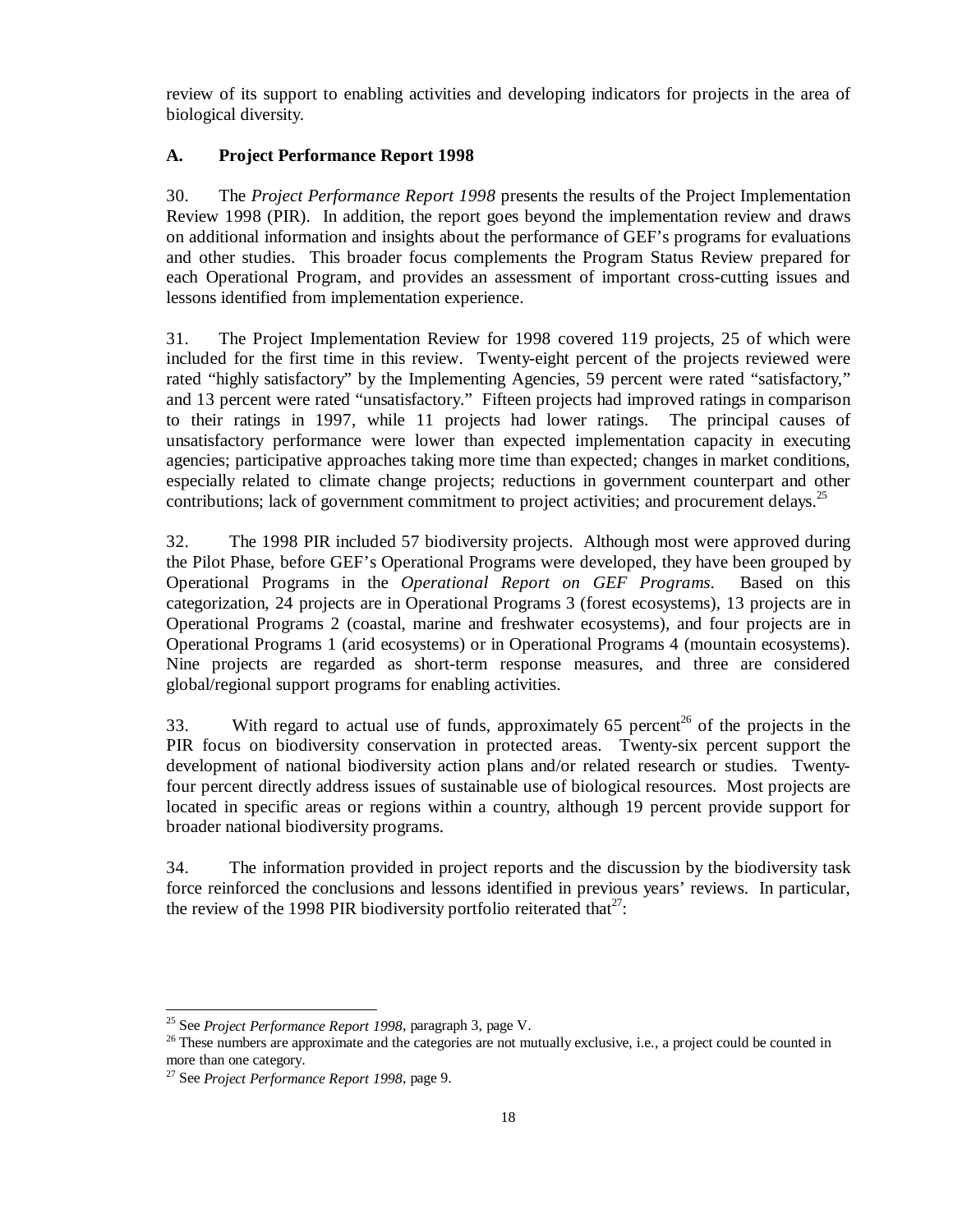- (a) The active and full engagement of communities in all stages of projects design, implementation and monitoring is a key determinant of project success. It leads to greater "ownership" of project activities.
- (b) Biodiversity projects need to combine conservation efforts with activities that address more immediate socio-economic needs and are sensitive to political processes.
- (c) GEF biodiversity projects are generally overly ambitious, have too many objectives, and have implementation periods that are too short.
- (d) The long term financing and sustainability of biodiversity conservation and sustainable use projects remain major questions.
- (e) It is important to understand the root causes of the threats to biodiversity loss. This often implies giving attention to the policy and socio-economic environment within which biodiversity projects are carried out, in addition to technical or sitespecific factors.
- (f) Support is needed from the full range of government actors (including local and regional agencies) and private sector stakeholders (including timber and mining companies, wildlife traders and large landowners).

35. A lack of absorptive capacity (i.e., the ability of partners to carry out project activities) has sometimes delayed implementation. In some cases, project executing agencies or implementation units were required to take on a broader role of building the capacity of NGOs and other organizations that were originally expected to carry a greater share of implementation responsibilities. On the other hand, the PIR identified several successful efforts to strengthen local NGOs.

## **B. Evaluation of conservation of trust funds**

36. The GEF has supported conservation trust funds in several countries as a means of providing long-term funding for biodiversity conservation. An evaluation was carried out in 1998 by the GEF Secretariat's monitoring and evaluation unit to determine to what extent the potential advantages of trust funds have been realized, how the concerns expressed about them have been addressed, what conditions are necessary for funds to function effectively, and what can be said from the experience to date about their impact on biodiversity conservation. The evaluation analyzed the experience of 13 funds to distill lessons and make recommendations regarding future GEF assistance to trust funds. The evaluation focused on GEF-supported funds, and others selected for geographic balance, to illuminate the relative advantages of funds of various sizes and types and to provide insights on particular aspects of interest, such as innovative funding mechanisms.

37. The evaluation identified a number of significant accomplishments of conservation trust funds. In Mexico, Bolivia, Jamaica and Belize, trust funds have encouraged new management regimes, including NGO partnerships, in protected areas. Funds in Mexico, Jamaica, and Uganda have helped government agencies and NGOs improve their ability to carry out field activities and attract project funding. The Mgahinga-Bwindi Impenetrable Forest Conservation Trust in Uganda has actively involved local communities in determining priorities for its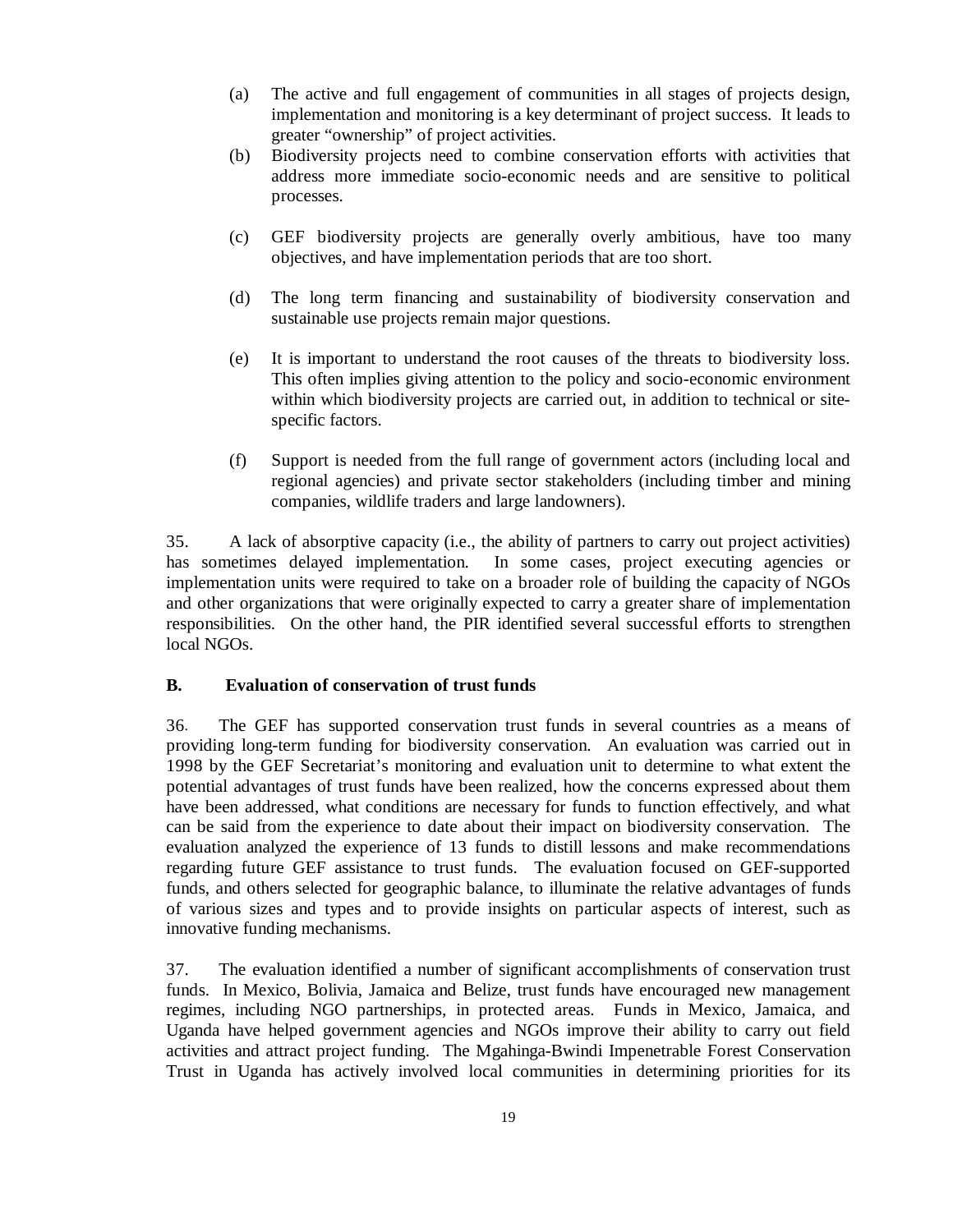programs. In Jamaica, where conservation awareness was low, the fund's environmental education activities have contributed to increased community involvement in conservation activities. The Mexican Nature Conservation Fund helped finance and participated in a process that resulted in the identification of priority areas for biodiversity conservation in that country, and then used these priorities as a basis for targeting its grant program.

### **C. Review of the GEF support to enabling activities in the area of biodiversity**

38. A review of Biodiversity enabling activities was completed in late 1999. The review was structured as a formative assessment with the overall objective of assessing the progress to date by GEF-supported enabling activities in assisting countries meet the relevant obligations under the Convention on Biological Diversity. The exercise was based on interviews and review of key documents as well visits to 12 countries: Argentina, Belize, Cameroon, Cuba, Egypt, Eritrea, Gabon, Kenya, Mexico, Poland, Ukraine, and Zimbabwe. Additional case-studies were commissioned in India, Nepal and the Philippines. Broader reviews were commissioned for enabling activities in two regions, the Arab States, and the South Pacific Islands. The has been submitted to the Council at its meeting in December 1999, and will subsequently been made available to the Conference of the Parties.

39. The interim assessment covered 121 countries where the GEF had supported biodiversity enabling activities, totaling US \$ 24.8 million by March 31, 1999. This included US\$21.7 million for enabling activities in 117 countries that were approved using expedited procedures introduced by the GEF in 1996 for project up to US\$350,000.

40. The overall findings of the review are that most countries seem to have undertaken a worthwhile and cost-effective national biodiversity planning process, or are in the process of doing so. Most of the national biodiversity strategies and action plans (NBSAPs) reviewed during this assessment were well-informed and impressive documents, containing what appeared to be reasonable assessments of current biodiversity strategies and trends. Given that the stated objectives of enabling activities are extremely ambitious and set a very high standard for any country to achieve, it may be more realistic to think of these activities as setting the stage for national biodiversity planning. Notable and significant progress in biodiversity planning has indeed been made by many countries, but the development and implementation of biodiversity national plans which can make a real difference to current rates of biodiversity loss, and the committment and capacity to implement such plans, are still some way in the future.

41. The GEF's response to the guidance of the second Conference of the Parties was appropriate and satisfactory. The GEF Operational Criteria for Biodiversity Enabling Activities established a fast-track mechanism for funding biodiversity enabling activities -- after initial difficulties in developing and implementing the criteria, project processing time reduced from about 500 days in 1995 to about 100 days in 1998. On the other hand, the GEF has found it difficult to translate the wide-ranging guidance from the third Conference of the Parties into practical operational steps.

## **D. Indicators for biological diversity programs**

42. The GEF is developing program-level performance indicators for its biodiversity activities. The identification and development of indicators with which to measure the progress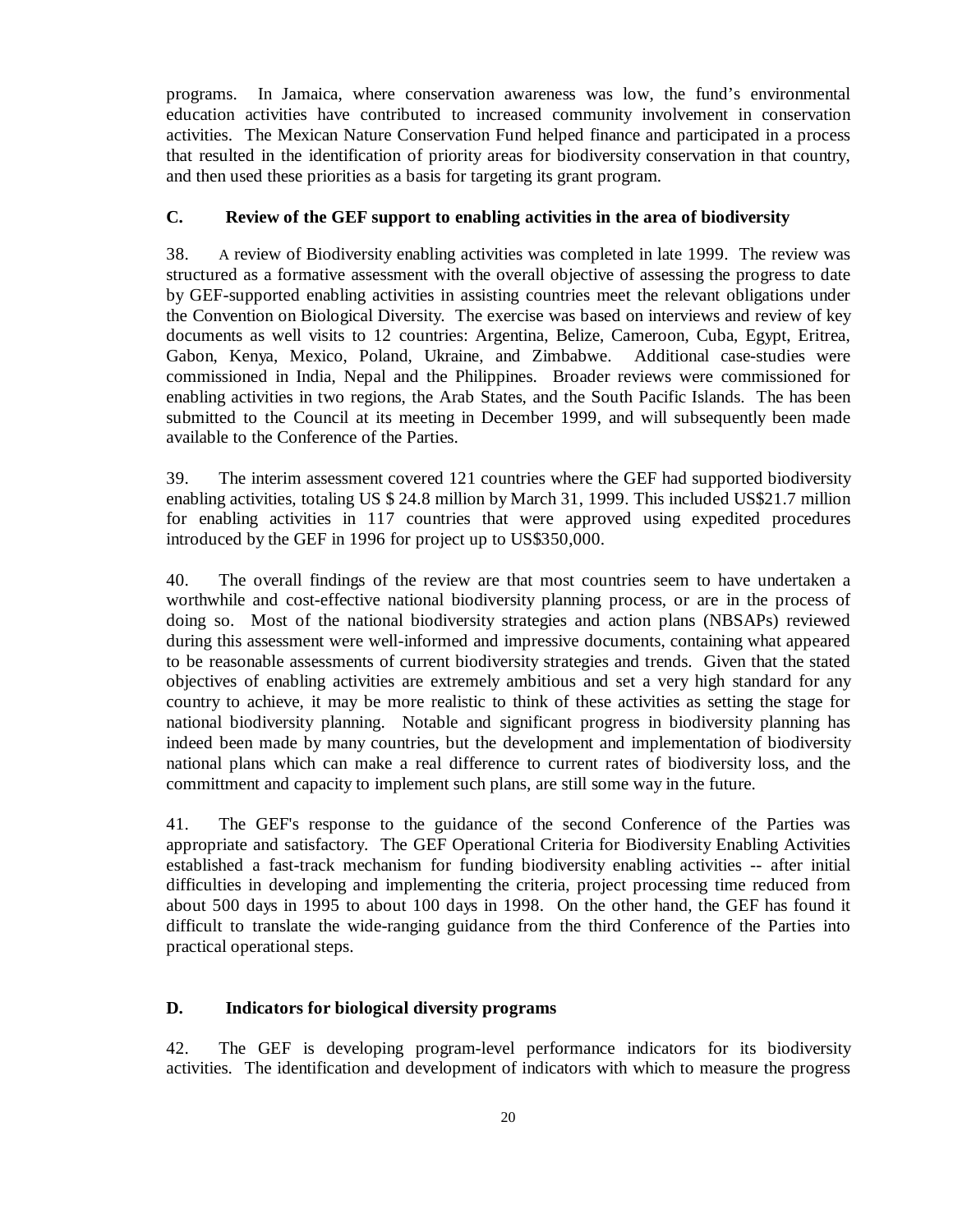and results of GEF's programs has been identified as a high priority for the monitoring and evaluation activities. Program-level indicators are used to measure and communicate progress toward strategic organizational objectives. The questions include what we expect that the GEF biodiversity programs will achieve, how will we know whether we have achieved this, and how much progress has been made along the way. Adding up performance measures from the individual projects that the GEF finances provides part of the answers. The projects are also aimed to contribute to higher level program goals in each of the four operational programs dealing with biodiversity in specific ecosystems. Furthermore, other GEF actions, such as enabling activities, awareness raising, and communications and outreach programs, are expected to contribute to the program-level objectives, stimulating the provision of resources to replicate or expand activities begun with GEF assistance and disseminating information on good practice.

43. The program-level indicators are required to provide information on the impact and effectiveness of the biodiversity programs. The GEF work on biodiversity indicators is being coordinated with the broader indicator work carried out in the context of Convention. The GEF work is now in its last phase and the proposed set of indicators is expected to be available by the end of 1999. These indicators would then be refined by piloting and discussing with GEF stakeholders in 2000 before being regularly applied to understand the impact of GEF Operational Programs in biological diversity. The GEF Secretariat participated in meetings of the Liaison Group on Indicators convened by the Convention Secretariat in Montreal to finalize the SBSTTA report on this issue.

#### **E. Other monitoring and evaluation studies**

44. During the 1998 Project Implementation Review, it was decided that the Monitoring and Evaluation team would carry out in 1999 a small number of "thematic reviews". One of the issues identified for review was the financial sustainability of biodiversity projects. The review had four components: (1) a review of a wide range of literature on sustainability and related topics; (2) a paper prepared by IUCN, as the central focal point for the GEF-NGO Network, that examined sustainability of biodiversity conservation from the NGO perspective; (3) a survey of, and discussions with representatives from, other multilateral and bilateral donor agencies; and (4) a desk review of experience and insights gained about sustainability from the design and implementation of GEF projects. The report of the thematic review will be discussed during the review of biodiversity projects as part of the 1999 PIR.

45. Another topic stemming from the 1998 PIR focuses on capacity development as one of the important cross-cutting issues that influences the sustainability of GEF projects. Most GEF projects feature capacity development and are strengthening a variety of organizations at different levels, but more emphasis must be placed on identifying specific capacity development needs within a project context. There is also a need to develop approaches and indicators for measuring the impacts of the capacity development efforts. The Monitoring and Evaluation team is developing an approach paper for integrating capacity development into project design and evaluation. This paper is aimed to produce a tool to plan and evaluate particular capacity development interventions in GEF projects. The approach paper will be reviewed and finalized in early-2000.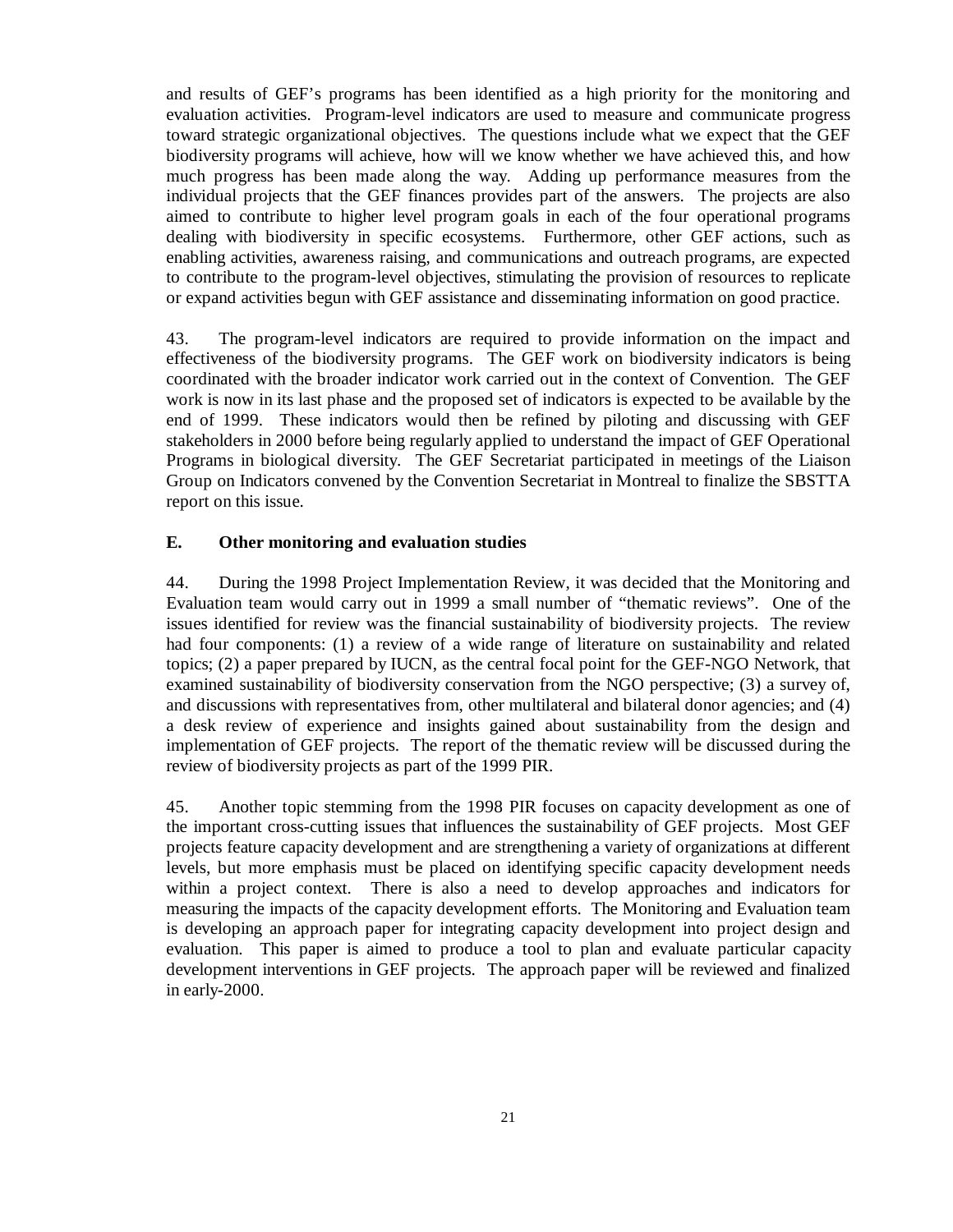#### **Annex A**

## **LIST OF REPORTS PREVIOUSLY SUBMITTED BY THE GEF COUNCIL TO THE CONFERENCE OF THE PARTIES TO THE CONVENTION ON BIOLOGICAL DIVERSITY**

*Report on the activities of the Global Environment Facility to the second meeting of Conference of the Parties to the Convention on Biological Diversity* (UNEP/CBD/COP/2/8, 21 August 1995)

*Report on the activities of the Global Environment Facility to the third meeting of Conference of the Parties to the Convention on Biological Diversity* (UNEP/CBD/COP/3/5, 18 September 1996)

*Report on the activities of the Global Environment Facility to the fourth meeting of Conference of the Parties to the Convention on Biological Diversity* (UNEP/CBD/COP/4/15, 24 February 1998)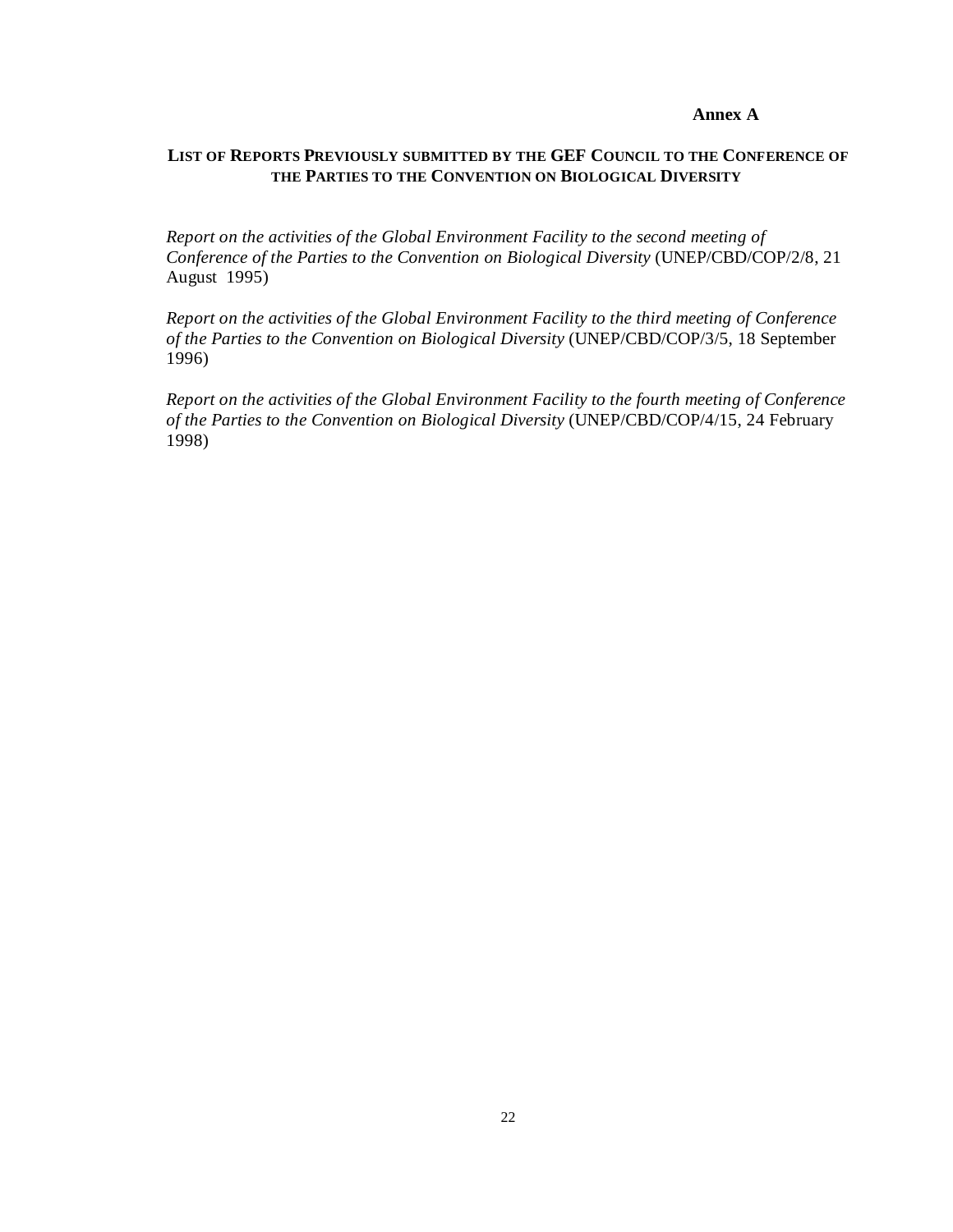## **Annex B**

## **SYNTHESIS OF PROJECTS IN THE AREA OF BIODIVERSITY** <sup>1</sup>

1. The GEF has two types of funding pathways which are differentiated by the amount of financing provided – a full project is an operation that cost more than \$1.0 million and an operation costing up to \$1 million is classified as a medium-sized project.

2. In addition to regular projects, a full project or medium-sized project may be classified as a short-term response measure or targeted research. A short-term response measure is a project that is designed to quickly respond to urgent needs or to seize a promising country-driven opportunity<sup>2</sup>.

3. A targeted research project is a goal-oriented research activity aimed at providing information, knowledge, and tools to improve the quality and effectiveness of GEF projects and programs. The project has to be within the context of the four operational programs.

4. Under a separate category of projects, known as enabling activities, the GEF provides funding, up to \$0.45 million per country, to prepare national biodiversity plans and strategies to meet their requirements under the Convention on Biological Diversity.

5. This section provides information on the size and composition of full projects, mediumsized projects, and the future pipeline as of June 30, 1999.

### Overall Size and Composition of the Biodiversity Portfolio

6. The GEF has provided nearly \$2.44 billion to support projects under its four focal areas – biological diversity, climate change, international waters, and ozone layer depletion –from its pilot phase to June 1999. About 40% of this amount (\$960.2 million) went to biodiversity projects.

7. The GEF financing for the biological diversity focal area supports 324 projects in 119 countries. The total project cost of these projects is about \$2.2 billion<sup>3</sup>, indicating that the GEF was able to mobilize more than \$1.3 billion in co-financing, or more than three-fourths of the its allocation.

8. Fifty-nine full projects, with a total GEF allocation of \$333.7 million, were approved during the pilot phase. The number of projects increased to 78 projects, with an allocation of \$578.5 million during the GEF (restructured phase) period, from February 1995 to June 1999.

<sup>1</sup> See *Biological Diversity Focal Area Program Status Review* (FY 1992-1999) (GEF/C.14/inf3, November 1999), GEF Council December 8-10, 1999.

<sup>2</sup> See *GEF Operational Strategy*.

<sup>&</sup>lt;sup>3</sup> This includes total project costs for full projects, medium-sized projects, and enabling activities. However, note that enabling activities projects, by their very nature, almost have no cash counterpart funding. Additionally, total project costs also include non-cash, or in-kind, contributions.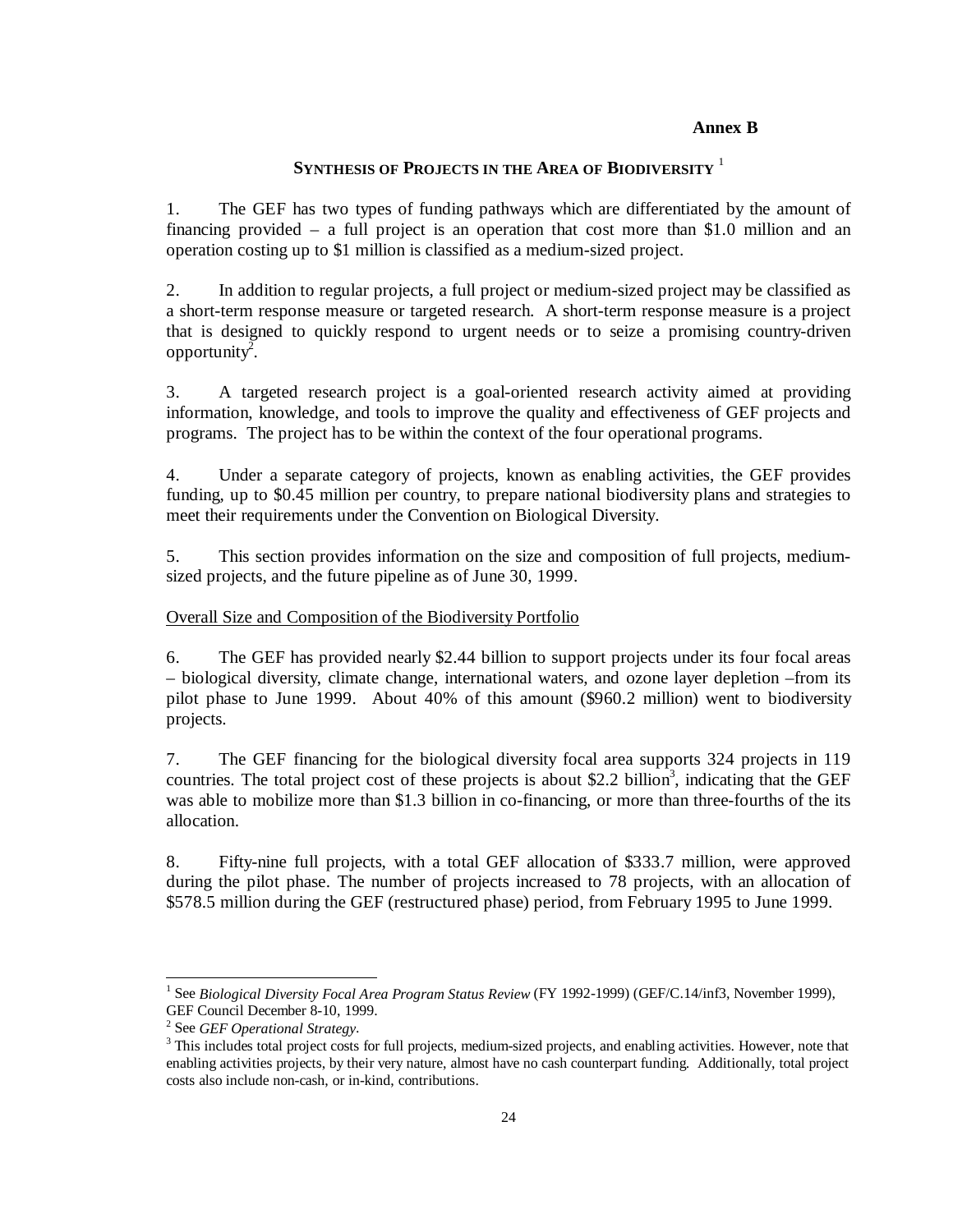## Full Projects

9. *Size and Composition of Full Projects*: The biodiversity portfolio comprises of 137 full projects with a total GEF financing of US\$912.2 million. This represents 95% of the total biodiversity portfolio size of \$960.2 million. Fifty-nine full projects, with a GEF financing of US\$333.7 million were approved during the GEF pilot phase and the remaining 78 projects, with a GEF financing of US\$578.5 million, were approved during the restructured GEF phase (1995- June1999).

10. *Distribution of Full Projects By Operational Programs*: The forest ecosystem operational program is the largest of the four program in terms of number of projects and GEF allocation. It is made up of 51 projects, with a total allocation of US\$ 375.4 million. The distribution of projects in the other operational programs are as follows: coastal, marine, and freshwater ecosystems -- 36 projects with a total GEF financing of US\$191.8 million; arid and semi-arid ecosystems -- 17 projects with a total GEF financing of US\$110.1 million; and mountain ecosystems -- 11 projects with US\$64.1 million from the GEF; and short-term measures – 19 projects with a total GEF financing of \$158.2 million.

11. The projects in the biodiversity portfolio can also be grouped into those focusing primarily on conservation and sustainable use issues in protected areas and those dealing largely with the production landscape of biodiversity significance. Except for the arid and semi-arid operational program, about 75% of the projects in each operational program is made up of protected area management projects and the remaining focus primarily on the production landscape. In the case of the arid and semi-arid operational program, 70% of the projects deal largely with biodiversity conservation and sustainable use in the production landscape and the rest address protected area management issues.

12. *Growth Trends in the Operational Programs*. The biodiversity portfolio has grown significantly since the GEF pilot phase and the forest ecosystem operational program is the fastest growing component due to countries' requests based on national priorities. The cumulative GEF allocation for this program tripled, from less than \$130.0 million during the pilot phase to \$375 million by 1998-99.

13. For the coastal, marine and freshwater ecosystems operational program, the GEF allocation nearly tripled, from about \$57.0 million during the pilot phase to more than \$191.8 million in 1998-99; the arid and semi-arid ecosystems operational program increased more than four times, from about \$29.0 million during the pilot phase to \$110.1 million by 1998-99. Finally, the allocation for projects in mountain ecosystems operational program, grew three-fold, from less than \$19.0 million in the pilot phase to over \$64.1 million by 1998-99.

14. *Land Degradation*: Land degradation is not a GEF focal areas, but rather a cross-cutting issue. Thus, GEF provides support for land degradation control activities as they relate to the four focal areas. In the biological diversity focal area, there are 34 full projects that have major components addressing land degradation issues.